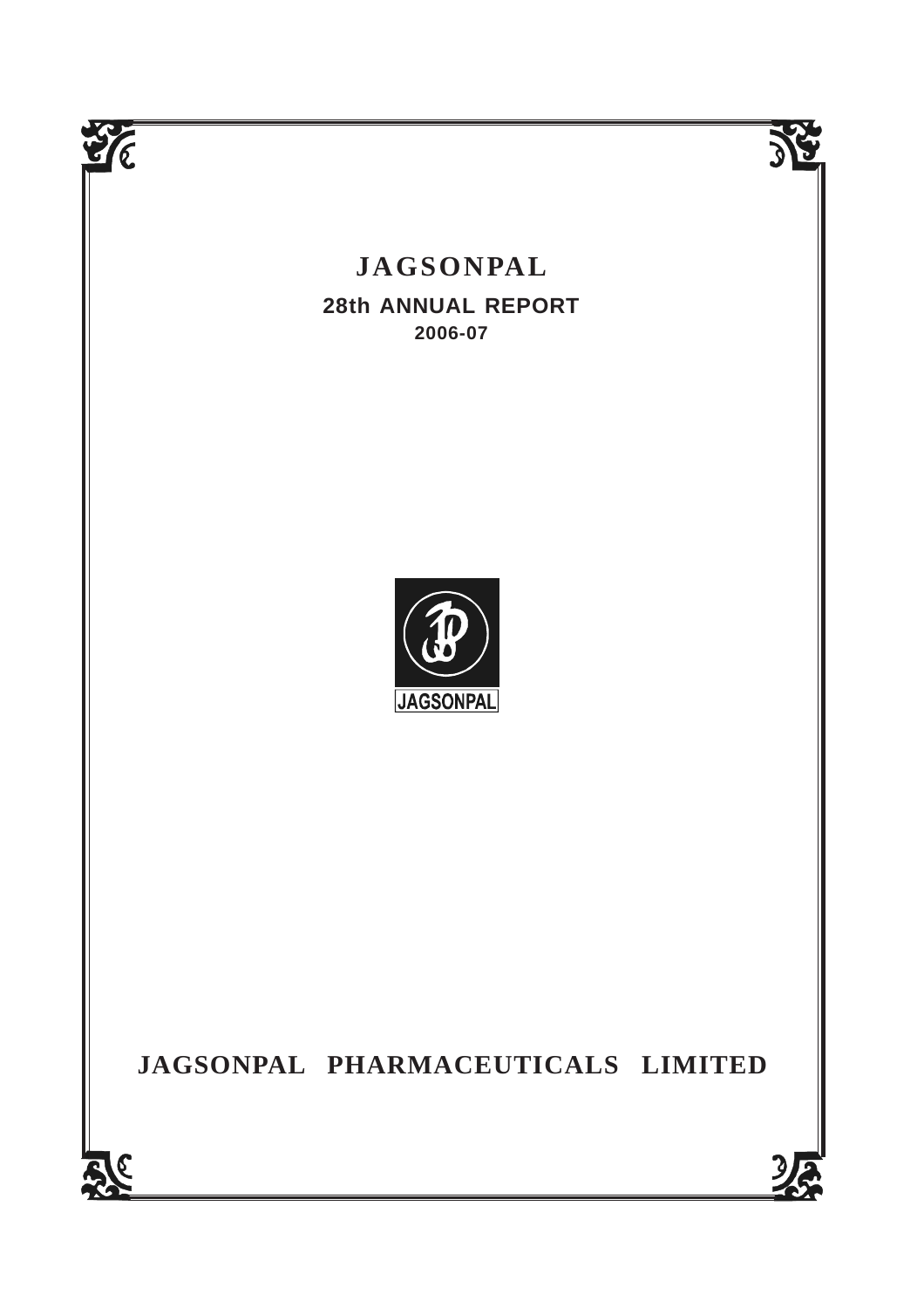# **BOARD OF DIRECTORS**

J.S. Kochhar – Chairman A.C. Chakrabortti S. Mukhopadhyay Dr. S.K. Goyal R.P.S. Kochhar – Managing Director

# **GENERAL MANAGER**

S.K. Dudeja

# **BANKERS**

Punjab & Sind Bank Central Bank of India

# **AUDITORS**

P.P. Thukral & Co. Chartered Accountants

# **REGISTERED OFFICE**

T-210 J, Shahpur Jat, New Delhi-110049

# **INDEX**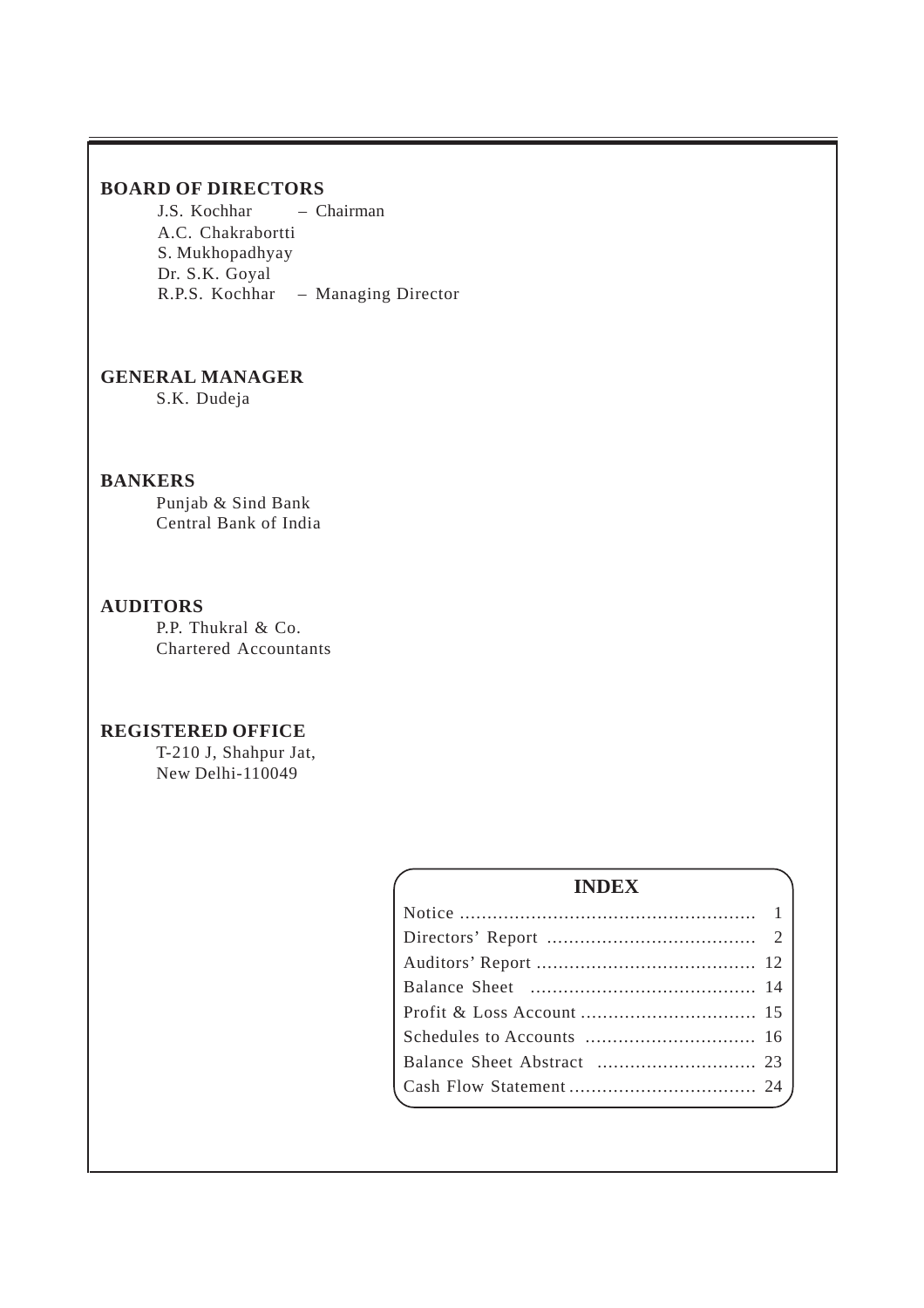# **Notice**

NOTICE is hereby given that the 28th Annual General Meeting of the members of JAGSONPAL PHARMACEUTICALS LIMITED will be held on Saturday, the 29th day of September, 2007 at 10.00 A.M. at Vanita Samaj, 13, Institutional Area, Lodi Road, New Delhi - 110003 to transact the following business:

#### Ordinary Business

- 1. To receive, consider and adopt the audited Balance Sheet as at 31st March, 2007 and the Profit and Loss Account for the year ended on that date along with the reports of Auditors' and Directors' thereon.
- 2. To declare dividend on Equity Shares.
- 3. To appoint a Director in place of Mr. S. Mukhopadhyay who retires by rotation and being eligible, offers himself for reappointment.
- 4. To appoint Auditors and fix their remuneration.

By Order of the Board

|  | Place : New Delhi | S.K. Mata         |
|--|-------------------|-------------------|
|  | Dated: 25.08.2007 | Company Secretary |

# NOTES :

- 1. A MEMBER ENTITLED TO ATTEND AND VOTE AT THE MEETING IS ENTITLED TO APPOINT A PROXY TO ATTEND AND VOTE INSTEAD OF HIMSELF AND SUCH PROXY NEED NOT BE A MEMBER OF THE COMPANY. PROXIES IN ORDER TO BE EFFECTIVE, SHOULD BE DULY STAMPED, COMPLETED AND SIGNED AND MUST BE LODGED AT THE REGISTERED OFFICE OF THE COMPANY NOT LESS THAN 48 HOURS BEFORE THE COMMENCEMENT TIME OF THE MEETING.
- 2. The Register of Members and Share Transfer Books of the Company will remain closed from 25th September, 2007 to 29th September, 2007 (both days inclusive).
- 3. The dividend, if declared at the meeting, will be payable on or after October 7, 2007.
- 4. In order to ensure safety against fraudulent encashment of dividend warrants, Members holding shares in physical form are requested to furnish to the Company or Company's R&T Agents bank account details which will be printed on the dividend warrants. In case you wish to receive dividend through Electronic Clearing Service (ECS), please

provide your bank account details along with a photocopy of the cancelled cheque slip bearing the 9 digit MICR code number of the bank where the account is held so that the dividend can be remitted to the credit of your bank account through ECS facility, provided such facility is available in your locality.

5. Members who have not encashed or claimed their dividend for the financial year ended March 31, 2000, and/or subsequent financial years are requested to forward their claim to the Company or to the R&T Agents for encashment of unclaimed dividend.

Members are requested to note that dividends not encashed or claimed within 7 years from the date of transfer to the Company's unpaid dividend account will as per section 205 A of the Companies Act, 1956, be transferred to the Investor Education and Protection Fund, established under section 205 C of the Companies Act, 1956.

Please note that the dividend for the year ended March 31, 2000 will be transferred to the Investors Education and Protection Fund in November 2006, hence Members are requested to claim the said dividend before November 2007, thereafter no claim shall lie with the Company in respect of such amount.

- 6. Members attending the meeting are requested to complete the enclosed Attendance slip and deliver the same at the entrance of the meeting place.
- 7. Profile of Mr. S.Mukhopadhyay, the director retiring by rotation.

Mr. S. Mukhopadhyay is a former member of the Central Board of Excise and Customs. He is on the Board of directors of the Company since January 2002. He is Chairman of the Audit Committee and a member of Investors Grievance Committee. He does not hold any share in the Company. Mr. Mukhopadhyay is a director and committee member in the following companies

|  | Company<br><b>Grieves Cotton Limited</b> |                                  | Designation<br>Director                         |
|--|------------------------------------------|----------------------------------|-------------------------------------------------|
|  |                                          | is interested in the resolution. | None of the Director except Mr. S. Mukhopadhyay |
|  |                                          |                                  | By Order of the Board                           |
|  | Place : New Delhi<br>Dated: 25.08.2007   |                                  | S.K. Mata<br>Company Secretary                  |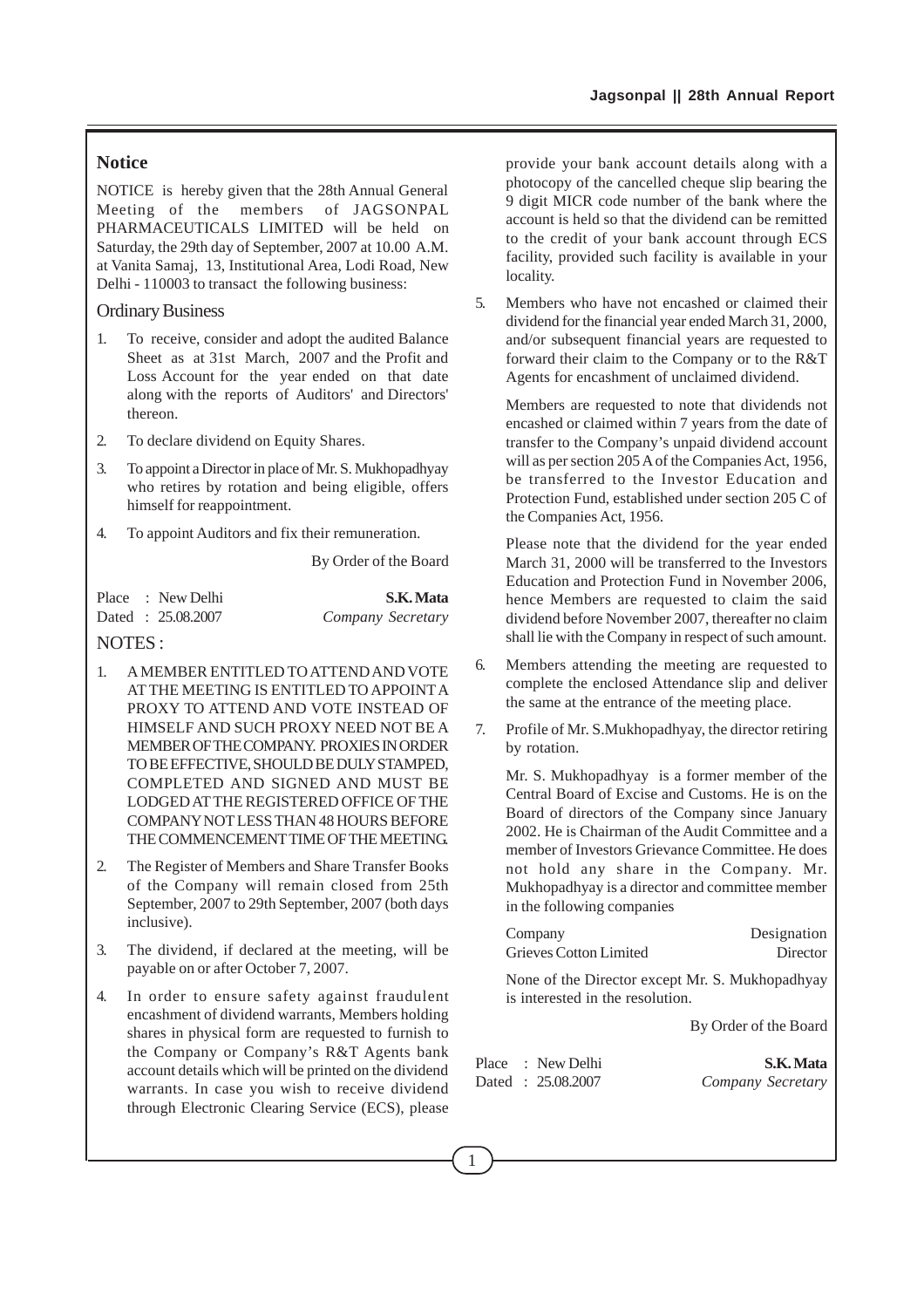# **Directors' Report**

#### **To the members of Jagsonpal Pharmaceuticals Limited**

Your Directors have the pleasure in presenting their Twenty Eighth Annual Report of the Company and the Audited Accounts, for the period ended 31st March, 2007.

## **Financial highlights**

The financial performance of the company is as under:

|                                    |                | (Rs. in Lacs)   |
|------------------------------------|----------------|-----------------|
| <b>Particulars</b>                 | <b>Current</b> | <b>Previous</b> |
|                                    | <b>Year</b>    | <b>Year</b>     |
| <b>Sales</b>                       | 14525.62       | 17213.43        |
| <b>Operating Expenditure</b>       | 13331.86       | 15750.02        |
| Profit before interest,            |                |                 |
| depreciation and tax               | 1193.76        | 1463.41         |
| <b>Financial Expenses</b>          | 563.02         | 469.86          |
| Depreciation                       | 165.20         | 150.93          |
| Profit before Tax                  | 465.54         | 842.62          |
| Provision for taxation             | 161.86         | 282.36          |
| Deferred Tax                       | $-5.43$        | 0.79            |
| Fringe Benefit Tax                 | 28.82          | 63.07           |
| Profit after tax                   | 280.29         | 496.40          |
| Balance brought forward            | 885.04         | 702.37          |
| Profit available for appropriation | 1165.34        | 1198.77         |
| Appropriations:                    |                |                 |
| Proposed Dividend                  | 26.20          | 26.20           |
| Additional Income tax on Dividend  | 4.45           | 3.67            |
| <b>Transfer to General Reserve</b> | 50.00          | 50.00           |
| Income Tax for earlier years       |                | 233.86          |
| <b>Balance carried forward</b>     | 1084.69        | 885.04          |
|                                    |                |                 |

#### **Operations**

During the period ended March, 2007 sales of the Company decreased by 16% to Rs.14525.62 lakhs as compared to 17213.43 lakhs for the year ended March, 2006. The profit before tax decreased from Rs. 842.62 lacs to Rs. 465.54 lacs. The performance of the Company for the period under review was below then expected.

The year 2006-07 was not a good year for the industry. However, Company has been able to achieve the above results against heavy odds, such as, sluggish market trends, lower growth rate of the industry in general and in particular adverse impact caused by the major product line coming in the ambit of DPCO price regulation in previous year. It was sheer determination and hard labour put in by the management and staff, which saw us sail through severe competition, cut throat discounting and under cutting. Your company introduced various measures to counter these adverse factors. These measures helped to sustain the company during the year.

The Company launched/re-launched a few products and increased the area for many other products during the period and the same have been well received in the market. The benefit of the same will be seen in coming years.

The marketing strategies deployed during the year are likely to yield still better results in the future.

## **Dividend**

Your Directors are pleased to recommend for your consideration a dividend of 2%. This will absorb a sum of Rs. 26,19,800/- (Sum for previous period Rs. 26,19,800/ exclusive of Corporate tax thereon).

## **Employees**

The Company continued to maintain cordial relations with its employees at all levels. No man-days were lost during the period due to industrial strife. The information as required under section 217 (2A) of the Companies Act, 1956, read with the Companies (Particulars of Employees) Rules, 1975, is enclosed in Annexure `B' and forms part of this Report.

#### **Directors**

Mr. S.Mukhopadhyay, Director retires by rotation at the ensuing Annual General Meeting and being eligible offers himself for reappointment.

#### **Corporate Governance**

As per the listing agreement with the Stock Exchanges, your Company has complied with the regulations of Corporate Governance. A Report on Corporate Governance along with a certificate from the Auditors of the Company regarding compliance of the conditions of Corporate Governance as also a Management Discussion & Analysis Report pursuant to Clause 49 of the Listing Agreement are annexed hereto.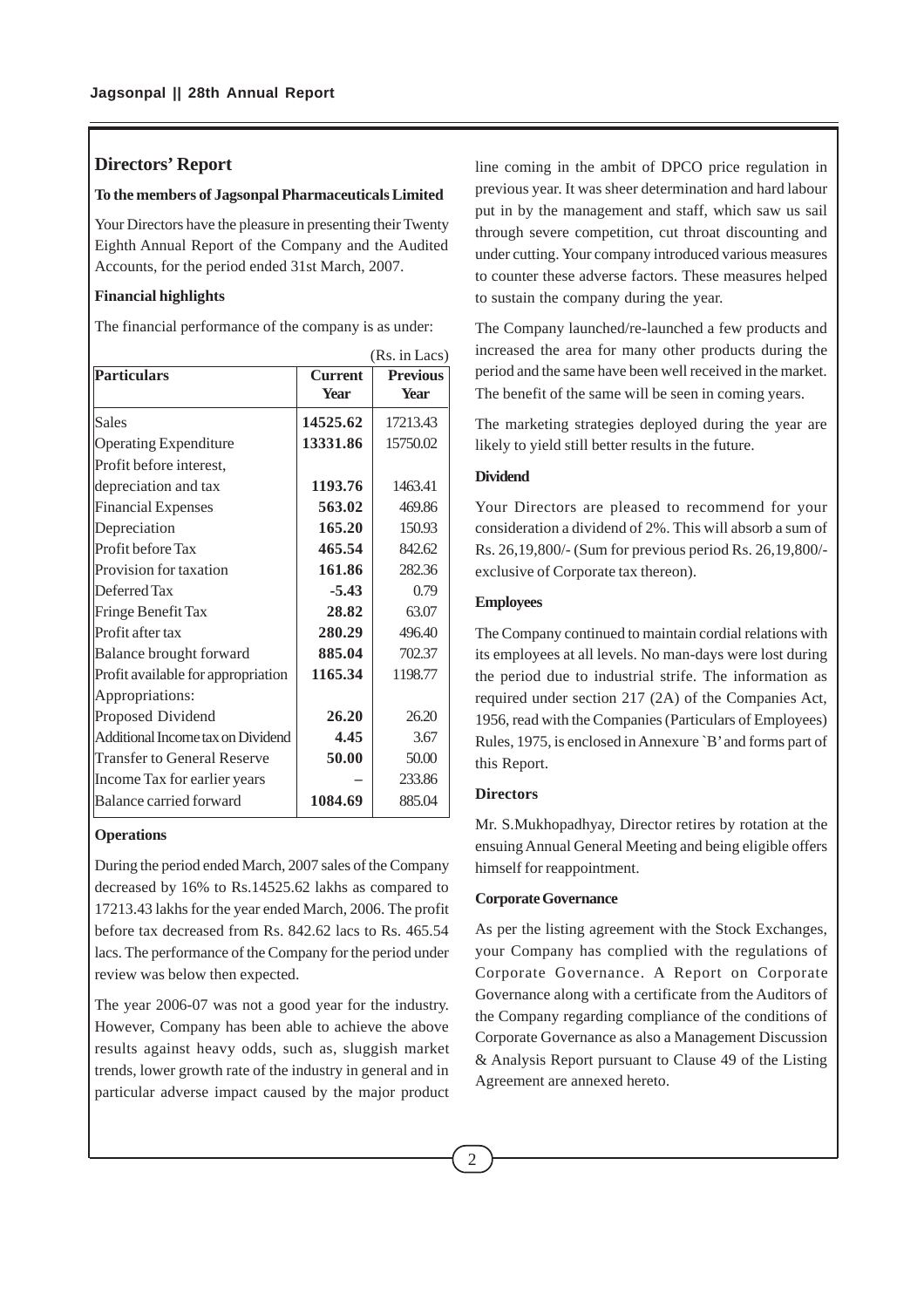# **Auditors**

M/s. P.P. Thukral & Co., Chartered Accountants retire as auditors at the ensuing Annual General Meeting and are eligible for re-appointment as Auditors.

# **Energy, Technology & Foreign Exchange**

As stipulated under the provisions of Section 217 (1) (e) of the Companies Act, 1956, read with the (Disclosure of Particulars in the Report of Board of Directors) rules, 1988, Annexure 'A' contains the particulars pertaining to Conservation of Energy, Technology absorption and Foreign Exchange earning and outgo.

#### **Directors Responsibility Statement**

Your Directors confirm that:

- 1. In preparation of the annual accounts, the applicable accounting standards have been followed along with proper explanation relating to material departures, if any;
- 2. The accounting policies are consistently applied and reasonable, prudent judgments and estimates are made so as to give a true and fair view of the state of affairs of the Company at the end of the period.
- 3. Sufficient care has been taken for the maintenance of adequate accounting records in accordance with the provisions of the Act for safeguarding the assets of the company and for preventing and detecting fraud and other irregularities;
- 4. The annual accounts have been prepared on a going concern basis.

#### **Acknowledgment**

The Board of Directors would like to record their appreciation and gratitude to all employees of the organisation for their active co-operation and involvement. Thanks are also due, to Jagsonpal customers, dealers, suppliers and bankers.

For and on behalf of the Board of Directors

| r iace | <b>INEW LJEILL</b> |
|--------|--------------------|
| Dated  | 25.08.2007         |

Place : New Delhi. **J. S. Kochhar** Dated : 25.08.2007 *Chairman*

# **Annexure 'A' To The Directors' Report**

Information pursuant to The Companies (Disclosure of Particulars in the Report of Directors) Rules 1988.

## **FORM 'A'**

#### **(See Rule 2)**

Form for Disclosure of Particulars with respect to conservation of energy.

#### **A. Power and fuel consumption**

|                             | 01.04.2006 01.04.2005 |
|-----------------------------|-----------------------|
| to 31,03,2007 to 31,03,2006 |                       |

#### **1. Electricity**

|    |         | a) Purchased Units Kwh        | 10,71,034 | 12,03,838   |
|----|---------|-------------------------------|-----------|-------------|
|    |         | Total amount Rs.              | 44,87,775 | 51,15,489   |
|    |         | Avg. Rate/Unit Rs.            | 4.19      | 4.24        |
|    |         | b) Own generation             |           |             |
|    |         | i) Through diesel Generation  |           |             |
|    |         | Units Kwh                     | 5,98,100  | 7,36,124    |
|    |         | Units/litre of diesel oil Kwh | 3.58      | 3.26        |
|    |         | ii) Through Steam turbine     |           |             |
|    |         | generator                     | N.A.      | N.A.        |
|    | 2. Coal |                               | N.A.      | N.A.        |
|    |         | 3. Furnace oil                |           |             |
|    |         | Quantity K.Ltr.               | 3,20,000  | 3,12,000    |
|    |         | Total cost Rs.                | 93,48,771 | 83, 14, 991 |
|    |         | Average Rate Rs.              | 29.21     | 26.65       |
|    |         | 4. Others/Internal generation | N.A.      | N.A.        |
| В. |         | Consumption                   |           |             |

It is not feasible to maintain energy consumption data by product category because of the very large number and variety of products with significantly different energy requirements.

3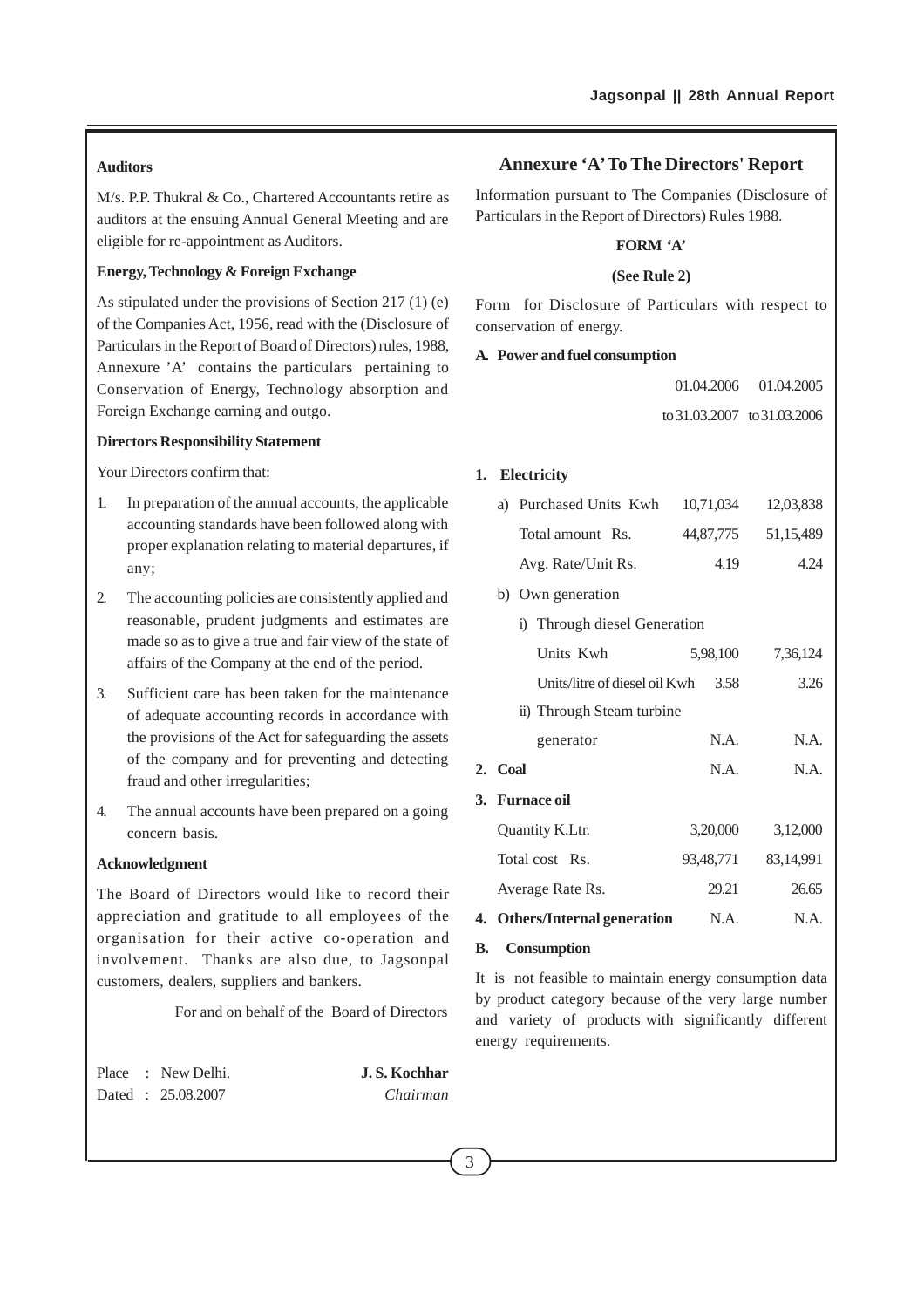# **FORM 'B'**

**(See Rule 2)**

Form for Disclosure of Particulars with respect to Technology Absorption.

## **Research and Development (R & D)**

**1. Specific areas in which R & D carried out by the Company.**

The R & D Centre carries out Research and Development in the area of Bulk Drugs, Drugs Intermediaries and Pharmaceuticals.

#### **2. Benefits derived as a result of the above R & D**

During the current year the following projects were successfully accomplished by the R&D team. These projects are expected to contribute significantly towards the profitability of the company.

| <b>Product</b> | <b>Application</b>                                     |
|----------------|--------------------------------------------------------|
| CycloReg       | Regulates menstrual cycle<br>improves quality of life. |
| LycoRed Syrup  | Keeps stress away<br>the natural way.                  |

The R&D activities of the Company have resulted in manufacturing process upgradation, improving packagings and cost containment.

### **3. Future Plan of Action**

R & D efforts will be continued in the areas of Bulk drugs and Drug formulations. These will be geared towards development of new product technologies which can be commercialised in future.

## **4. Expenditure on R & D**

|    |                 |                                  |           | (Rs. in lacs) |
|----|-----------------|----------------------------------|-----------|---------------|
|    |                 |                                  | Mar. 2007 | Mar. 2006     |
|    |                 | a) Capital Expenditure           | 20.99     | 18.90         |
|    | b)              | Revenue Expenditure              | 61.64     | 72.54         |
|    |                 | TOTAL.                           | 82.63     | 91.44         |
|    | $\mathcal{C}$ ) | Total R & D expenditure          |           |               |
|    |                 | as a percentage of               |           |               |
|    |                 | total turn-over.                 | 0.56%     | 0.53%         |
| 5. |                 | <b>Foreign Exchange Earnings</b> | 457.41    | 432.36        |
|    |                 |                                  |           |               |

For and on behalf of the Board of Directors

|  | Place : New Delhi. | J.S. Kochhar |
|--|--------------------|--------------|
|  | Dated: 25.08.2007  | Chairman     |

\*\*\*\*\*\*\*

## **Annexure 'B' To The Directors' Report**

Statement under the provisions of Section 217(2A) of the Companies Act, 1956 read with the Companies' (Particulars of Employee's) Rules, 1975 as amended upto Date :

| <b>S.N.</b>           | Name & Age of<br>the Employee                                         | <b>Designation</b>   | Qualification<br>&                                           | Gross<br>Remuneration | <b>Net</b><br><b>Remuneration</b> |
|-----------------------|-----------------------------------------------------------------------|----------------------|--------------------------------------------------------------|-----------------------|-----------------------------------|
|                       |                                                                       |                      | <b>Experience</b>                                            | Rs.                   | Rs.                               |
| 1.                    | Mr. Jagmohan Singh Kochhar                                            | Chairman             | Experience in                                                | 28,80,000             | 19,98,384                         |
|                       | $(78 \text{ years})$                                                  |                      | Senior Management                                            |                       |                                   |
|                       |                                                                       |                      | $(57 \text{ years})$                                         |                       |                                   |
|                       | Mr. Rajpal Singh Kochhar                                              | Managing             | M.Sc.(Pharmacy)                                              | 28,80,000             | 19,98,384                         |
|                       | $(52 \text{ years})$                                                  | Director             | USA (27 years)                                               |                       |                                   |
|                       | Gross Remuneration includes                                           | $\ddot{\phantom{a}}$ | Salary, Bonus, Commission, Allowances and perquisites as per |                       |                                   |
|                       |                                                                       |                      | the Rules of the Company.                                    |                       |                                   |
|                       | Net Remuneration excludes                                             |                      | Contribution towards Recognised Provident Fund, Income Tax   |                       |                                   |
|                       |                                                                       |                      | deducted at source-value of taxable perquisites.             |                       |                                   |
| 3.                    | Mr. Jagmohan Singh Kochhar is the father of Mr. Rajpal Singh Kochhar. |                      |                                                              |                       |                                   |
|                       | For and on behalf of the Board of Directors                           |                      |                                                              |                       |                                   |
|                       | J.S. Kochhar<br>New Delhi.<br>Place<br>$\cdot$                        |                      |                                                              |                       |                                   |
| 25.08.2007<br>Dated : |                                                                       | Chairman             |                                                              |                       |                                   |
|                       |                                                                       |                      |                                                              |                       |                                   |

4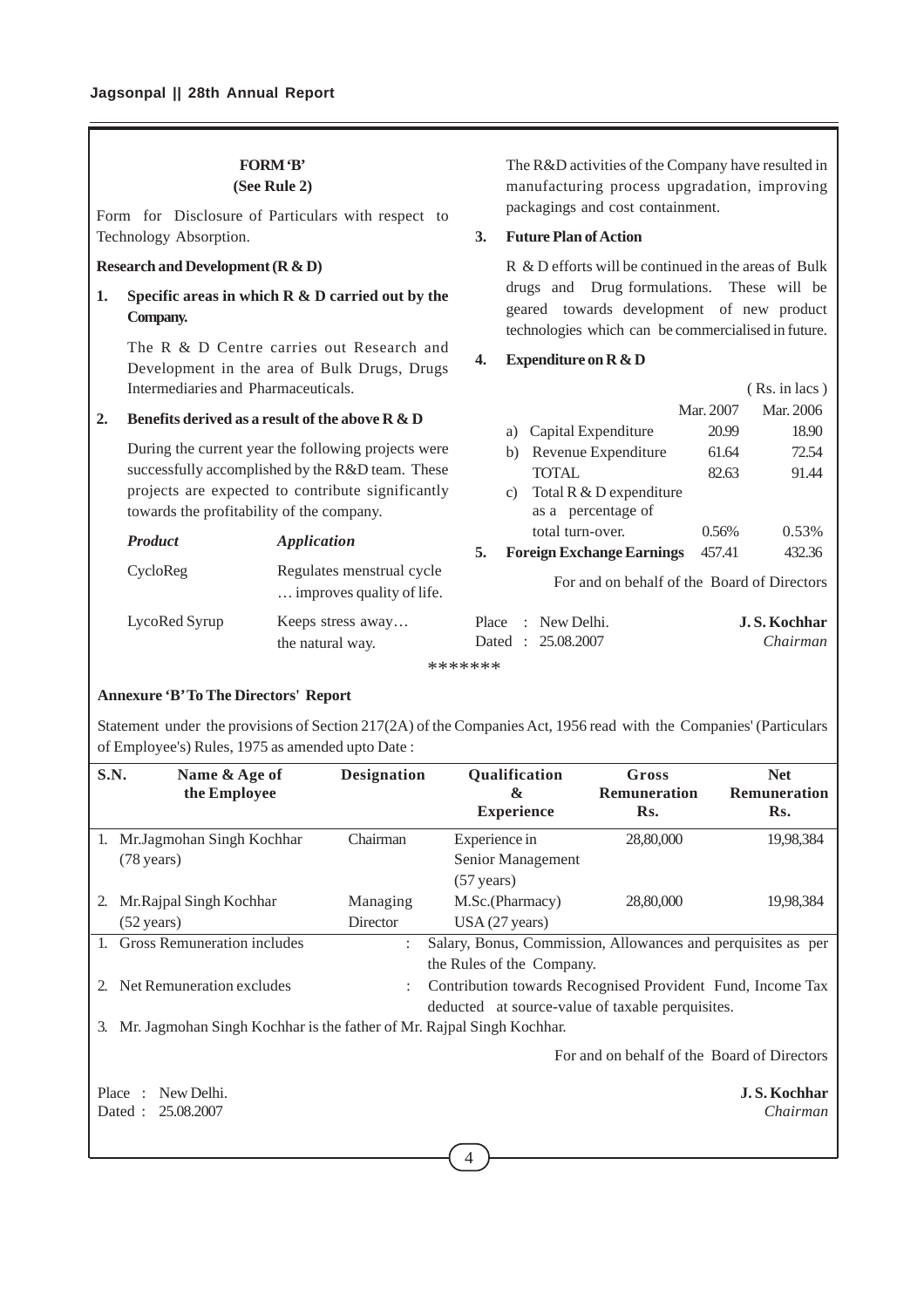## **Annexure to the Directors' Report**

#### **Corporate Governance Report**

The Securities and Exchange Board of India has stipulated Corporate Governance standards for listed companies through Clause 49 of the listing agreement of the stock exchanges. Your company has put in place systems and procedures and is fully compliant with the standards.

## **1. Company's Philosophy on code of Governance:**

The Company's philosophy on Corporate Governance is to conduct its business affairs in a professional and transparent manner while adhering to high ethical values and morals and always striving for optimizing Shareholder' value. The Company considers good corporate governance to be a pre-requisite for meeting the objective of maximizing shareholders wealth in a sustained manner.

## **2. Board of Directors**

- a) The Board comprises of Executive and Non-executive Directors. The present strength of the Board of Directors is five Directors. The Chairman and the Managing Director are two whole time directors, the remaining three being non-executive Directors, who are independent Directors and are professionals and have expertise in their fields.
- b) The attendance at Board Meetings and last Annual General Meeting of each of the Directors during the financial year of the Company was as under:

| Name of Director           | Category          | Attendance at        |                | Membership of<br>other Board |                               |
|----------------------------|-------------------|----------------------|----------------|------------------------------|-------------------------------|
|                            |                   | <b>Board</b><br>Last |                | (excluding)                  | Committees in<br>which member |
|                            |                   | Meetings             | <b>AGM</b>     | Alternate                    | (excluding Pvt.               |
|                            |                   |                      |                | Directorship $&$             | Companies)                    |
|                            |                   |                      |                | Directorship in              |                               |
|                            |                   |                      |                | Pvt. Companies)              |                               |
| Mr. Jagmohan Singh Kochhar | Chairman          | 5                    | <b>Yes</b>     | 2                            |                               |
| Mr. Rajpal Singh Kochhar   | Managing Director | $\overline{4}$       | <b>Yes</b>     |                              |                               |
| Mr. A. C. Chakrabortti     | Non-Executive     |                      | N <sub>0</sub> | 13                           | 5                             |
| Mr. S. Mukhopadhyay        | Non-Executive     | 5                    | <b>Yes</b>     |                              | 2                             |
| Dr. S.K. Goyal             | Non-Executive     | 5                    | N.A.           |                              | 2                             |

c) During the year five board meetings were held on following dates:

| May 18, 2006     | June 14, 2006    | July 31, 2006 |
|------------------|------------------|---------------|
| October 30, 2006 | January 30, 2007 |               |

d) Information placed before the Board of Directors

The following information is regularly placed before the Board of Directors

- <sup>l</sup> Annual budgets/plans
- <sup>l</sup> Capital budgets
- <sup>l</sup> Quarterly results
- <sup>l</sup> Minutes of the Committees
- <sup>l</sup> Information on recruitment etc of Senior officer just below the Board level
- <sup>l</sup> Material communications from Government bodies
- <sup>l</sup> Fatal or serious accidents, dangerous occurrences and pollution problems, if any
- <sup>l</sup> Material financial obligations
- <sup>l</sup> Significant labor problems, if any
- <sup>l</sup> Sale of assets, investments etc. which is not in the normal course of business
- <sup>l</sup> Material transactions
- **Compliance with statutory requirements**

Besides above all major decisions are considered by the Board.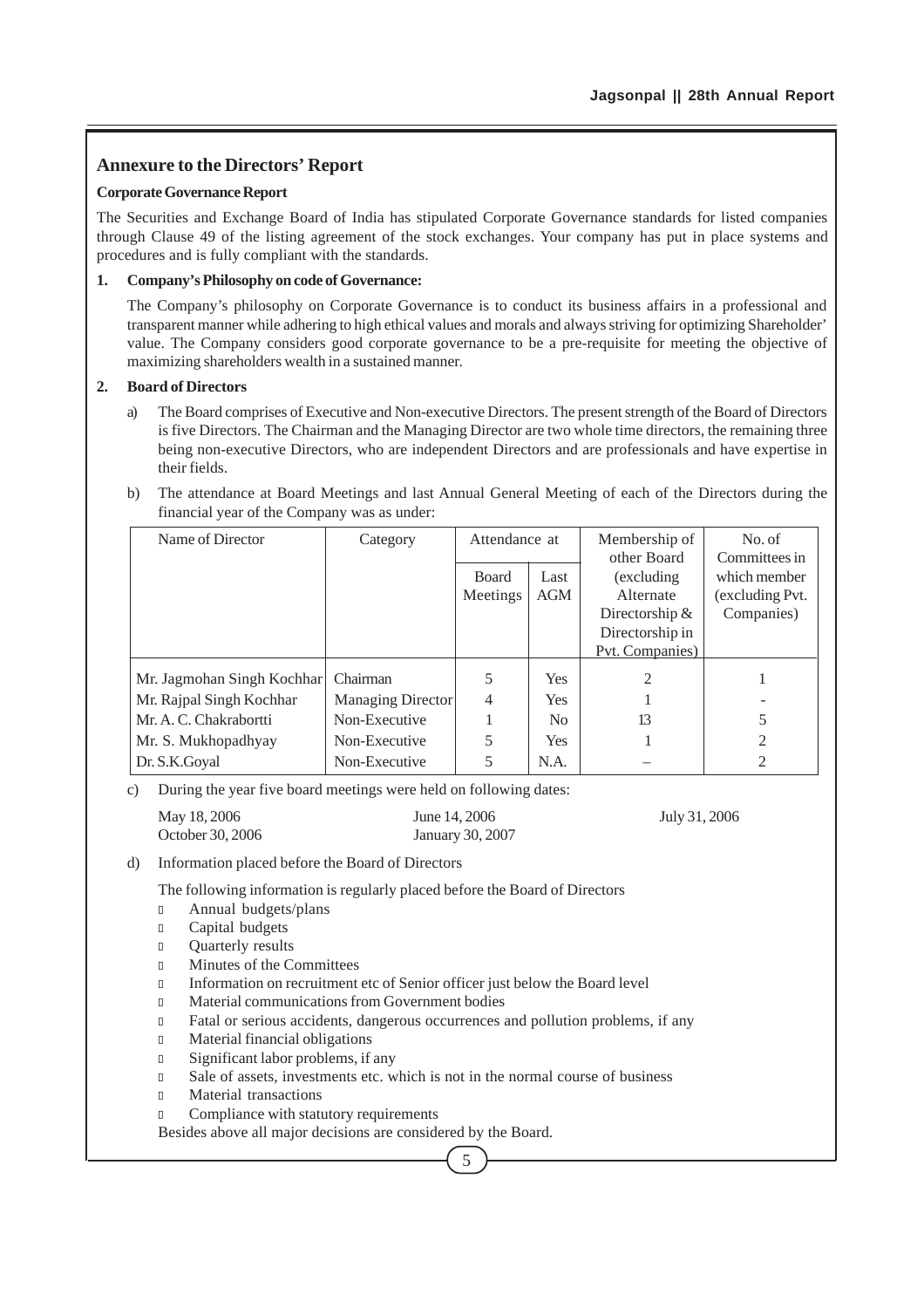#### **3. Audit Committee**

The terms of reference and the role of the Audit Committee include inter-alia reviewing with management the quarterly and annual financial statements, adequacy of internal control systems and frequency and scope of internal audit, overseeing of company's financial reporting process, discussions with internal and external auditors of the company on the audit undertaken, recommending the audit fee, reviewing the internal audit undertaken and its findings, to review the functions of the whistle blower mechanism .

The Audit Committee was formed in January 2002 and it had three Non-executive Independent Directors as members - Mr. A.C.Chakrabortti, Mr. S.K.Goyal and Mr. S. Mukhopadhyay. The Chairman of the Committee is Mr. S. Mukhopadhyay. At present it has two members as Mr. A.C.Chakrabortti ceased to be a member of the Committee in 2006. The Company Secretary Mr. S.K.Mata, acts as the Secretary of the Committee. The Internal Auditor and/ or Statutory Auditors are invitees to the meeting. The quorum for the Committee meeting is two Directors.

The Committee has met four times during the financial year in June, July, October and January months of 2006-07

#### **4. Remuneration Committee and remuneration of Directors**

The managerial remuneration including perquisites thereof payable to Directors are determined by the shareholders. The remuneration of the directors during the period 1st April, 2006 to 31st March, 2007 was as follows:

a) Whole time Directors: Name Remuneration Jagmohan Singh Kochhar Rs. 28.80 lacs Rajpal Singh Kochhar Rs. 28.80 lacs

The above remuneration includes Salary, Bonus, Commission, Allowances and perquisites as per the rules of the Company.

b) Non-Executive Directors:

The Non-Executive Directors were paid remuneration by way of Sitting Fees for attending board and committee meetings plus reimbursement of related actual travel and out of pocket expenses. They are entitled up to 1% commission as and when approved by the Board of Directors. During the year remuneration paid to nonexecutive directors was as follows:

| Director             | Sitting Fee        | Commission |
|----------------------|--------------------|------------|
| Mr. A.C.Chakrabortti | $\text{Rs.} 5.000$ | 1,20,000   |
| Mr. S. Mukhopadhyay  | Rs. 42.500         | 1,20,000   |
| Dr. S.K. Goyal       | Rs. 39,000         | 1,20,000   |

#### **5. Shareholders'/Investors' Grievances Committee**

In order to give the appropriate level of focus to the shareholder and investor related matters this Committee was constituted in January, 2002. At present Mr. S. Mukhopadhyay and Mr. Jagmohan Singh Kochhar are its members. Mr. S. Mukhopadhyay is chairman of the Committee. Mr. S.K.Mata, Company Secretary, is the Compliance Officer of the Company.

The complaints/queries/requests received from the shareholders have been duly attended to and resolved by furnishing requisite information/documents by the Company. A summary of complaints received and resolved by the Company during the financial year is given below:

|                                                                     | <b>Received</b> | Cleared |
|---------------------------------------------------------------------|-----------------|---------|
| Non-Receipt of Share Certificates duly transferred                  | Nil             | N.A.    |
| Non–Receipt of Dividend warrants                                    | 86              | 86      |
| Miscellaneous queries/requests                                      | 107             | 107     |
| Letter from Stock Exchanges, SEBI and Ministry of Corporate Affairs | Nil             | N.A.    |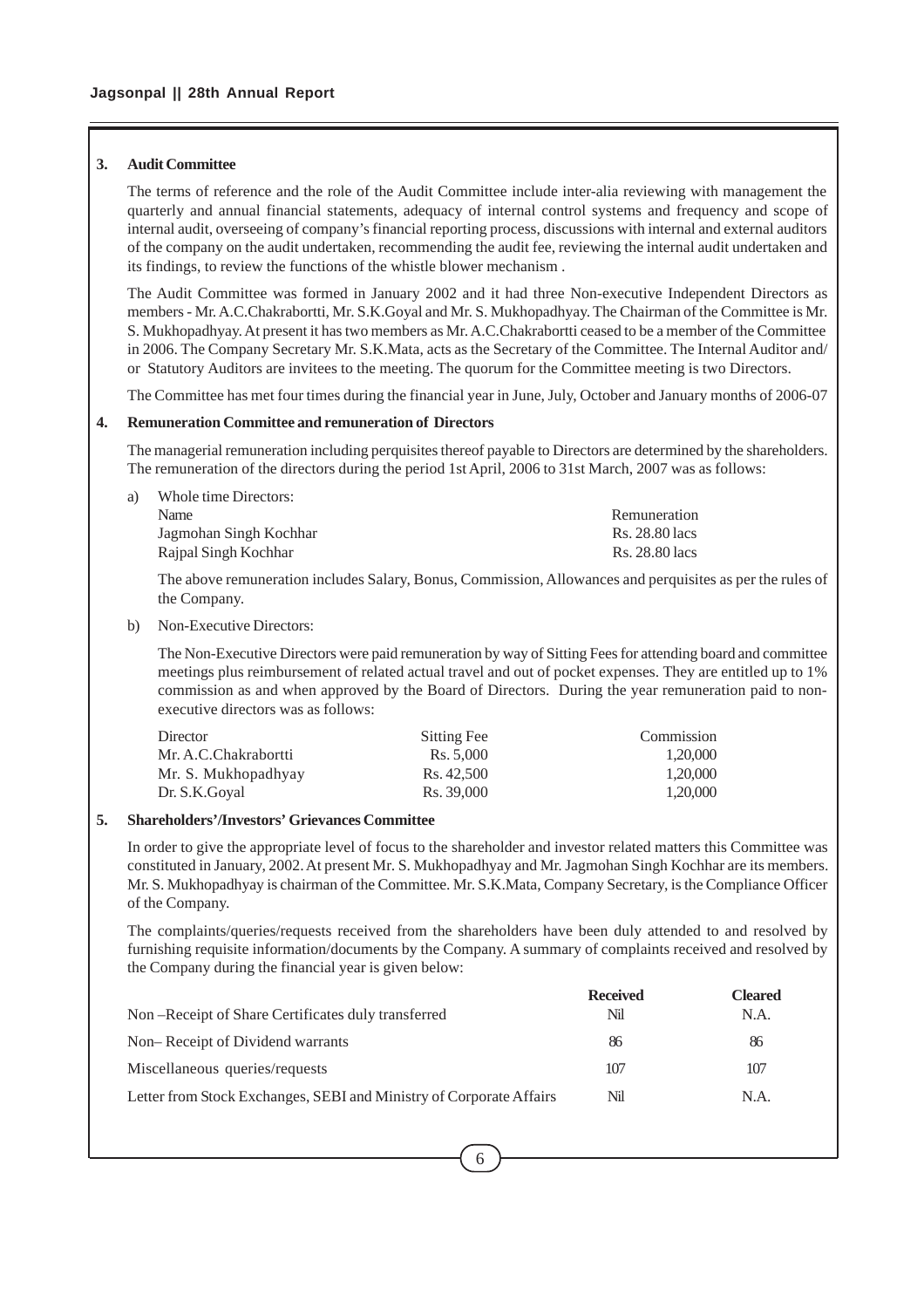#### **Share Transfer Committee**

To expedite the transfer of shares and other related matters the power of share transfer and other matters (transmission and issue of duplicate shares etc.) has been delegated to the Share Transfer Committee comprising of Chairman and top officials of the Company. The committee meet at least once in a fortnight. No investors' complaint was pending for a period exceeding one months except cases which are sub judice.

### **6. General Body Meetings**

Details of the last three years' General Meetings is given below:

| <b>Year ended</b> | Date & Time |                       | <b>Place</b>                                                         | <b>Resolutions</b><br><b>Passed</b> |
|-------------------|-------------|-----------------------|----------------------------------------------------------------------|-------------------------------------|
| 31.03.2006        | 30.09.2006  | $10.00$ am            | Vanita Samaj, 13, Institutional Area, Lodi Road<br>New Delhi 110003  | Ordinary $-5$<br>$Special-3$        |
| 31.03.2005        | 30.09.2005  | $10.00$ am            | Vanita Samaj, 13, Institutional Area, Lodi Road,<br>New Delhi 110003 | Ordinary $-4$<br>$Special-1$        |
| 31.03.2004        | 01.09.2004  | $03.00 \,\mathrm{pm}$ | Vanita Samaj, 13, Institutional Area, Lodi Road,<br>New Delhi 110003 | Ordinary $-4$<br>$Special-1$        |
| <b>EGM</b>        | 16.06.2004  | $10.00$ am            | Vanita Samaj, 13, Institutional Area, Lodi Road,<br>New Delhi 110003 | Ordinary $-2$<br>$Special-2$        |

All the resolutions set out in the notices were passed by the members. No resolutions were put through Postal ballot last year. Presently the Company does not have any proposal for Postal Ballot.

#### **7. Disclosures**

There were no transactions of material nature with the Directors or the Management or relatives of the Directors during the financial year which could have potential conflict with the interests of the Company at large.

The company has complied fully with the requirements of the regulatory authorities on capital market. There have been no instances of non-compliance by the company on any matter related to the capital markets nor has any penalty or stricture been imposed on the company by the stock exchanges and SEBI.

The company has generally followed the accounting standards, laid down by the Institute of Chartered Accountants of India.

The Audit Committee regularly reviews the risk management strategy of the company to ensure the effectiveness of risk management policies and procedures.

The Chief Executive Officer and Managing Director and the Chief Financial Officer and General Manager of the company have furnished the requisite certificate to the board of directors under the Clause 49 of the Listing Agreement

#### **8. Means of communications**

As the quarterly results are published in one English daily newspaper (The Pioneer) and one Hindi newspaper (Veer Arjun) published from Delhi. The half yearly report was not sent to the shareholders. The quarterly results are available on the internet site of BSE & NSE.

During the financial year the Company has not made any presentations to the institutional investors or analysts. The Management Discussion and Analysis Report forms a part of this Annual Report.

## **9. General Shareholder Information**

<sup>l</sup> Annual General Meeting : Saturday, 29th September, 2007 Vanita Samaj, 13, Instituional Area, Lodi Road, New Delhi 110003

7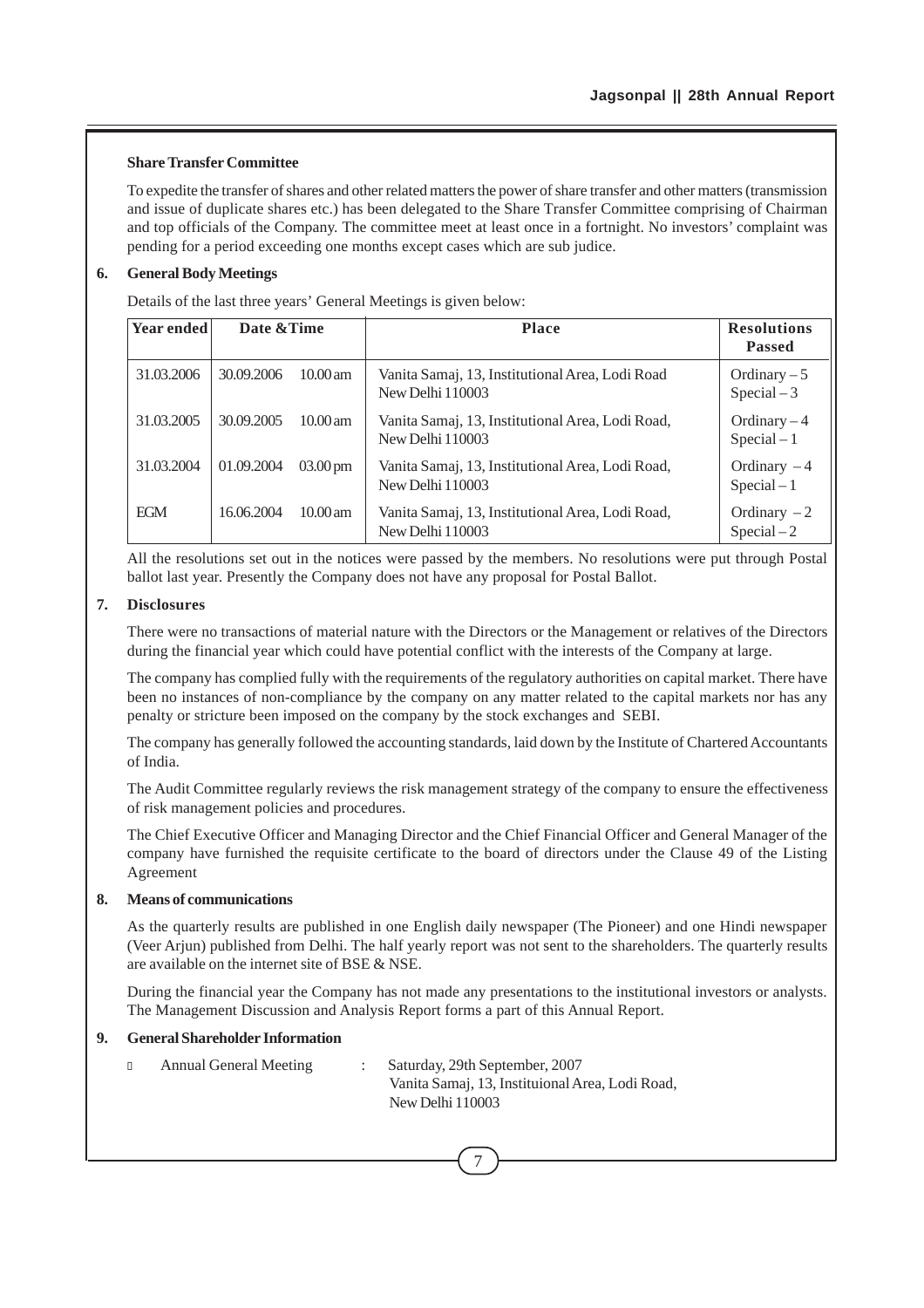# **Jagsonpal || 28th Annual Report**

- 
- 
- <sup>l</sup> Financial Calendar (tentative) Results for the quarter ending June 2007 28.07.2007 September 2007 4th week of October 2007 December 2007 4th week of January 2007

<sup>l</sup> Dates of Book Closure : September 25 to September 29, 2007 (both days inclusive)

<sup>l</sup> Dividend Payment Date : Within Stipulated Time, if declared.

March 2008 4th week of April 2008

<sup>l</sup> Share Price :

| <b>Month</b>   | <b>BSE</b> |                    |               |           | <b>NSE</b> |                    |              |         |
|----------------|------------|--------------------|---------------|-----------|------------|--------------------|--------------|---------|
|                |            | <b>Share Price</b> | <b>Sensex</b> |           |            | <b>Share Price</b> | <b>Nifty</b> |         |
|                | High (Rs)  | Low (Rs)           | High          | Low       | High (Rs)  | Low (Rs)           | High         | Low     |
| Apr. 06        | 33.50      | 29.55              | 12,102.00     | 11,008.43 | 34.00      | 28.00              | 3598.95      | 3290.35 |
| May $06$       | 35.45      | 25.00              | 12,671.11     | 9,826.91  | 34.95      | 24.50              | 3774.15      | 2896.40 |
| Jun. 06        | 27.95      | 18.25              | 10,626.84     | 8,799.01  | 27.75      | 18.00              | 3134.15      | 2595.65 |
| 06<br>Jul.     | 21.50      | 17.00              | 10.940.45     | 9,875.35  | 22.20      | 17.60              | 3208.85      | 2878.25 |
| Aug. 06        | 28.20      | 17.00              | 11,794.43     | 10,645.99 | 27.70      | 17.95              | 3452.30      | 3113.60 |
| Sep. 06        | 24.00      | 20.00              | 12,485.17     | 11,444.18 | 24.00      | 20.00              | 3603.70      | 3328.45 |
| Oct. 06        | 23.20      | 20.50              | 13,075.85     | 12,178.83 | 23.40      | 20.10              | 3782.85      | 3508.65 |
| Nov. 06        | 22.00      | 18.90              | 13.799.08     | 12,937.30 | 23.50      | 18.75              | 3976.80      | 3737.00 |
| Dec. 06        | 19.70      | 17.05              | 14,035.30     | 12,801.65 | 20.50      | 17.20              | 4046.85      | 3657.65 |
| Jan. 07        | 25.30      | 18.00              | 14,325.92     | 13,303.22 | 25.50      | 18.30              | 4167.15      | 3833.60 |
| Feb. 07        | 21.20      | 17.50              | 14,723.88     | 12,800.91 | 21.50      | 17.55              | 4245.30      | 3674.85 |
| <b>Mar.</b> 07 | 18.60      | 16.20              | 13,386.95     | 12.316.10 | 18.75      | 16.40              | 3901.75      | 3554.50 |

# <sup>l</sup> Listing on Stock Exchanges : The Bombay Stock Exchange Limited, Mumbai The National Stock Exchange of India Limited, Mumbai The company has paid the listing fee for 2006-07 & 2007-08.

ISIN No. for NSDL & CDSL INE048B01027

<sup>l</sup> Stock Code : JAGSNPHARM EQ at NSE and 507789 at BSE

- 
- <sup>l</sup> Stock Performance in comparison to Sensex index.

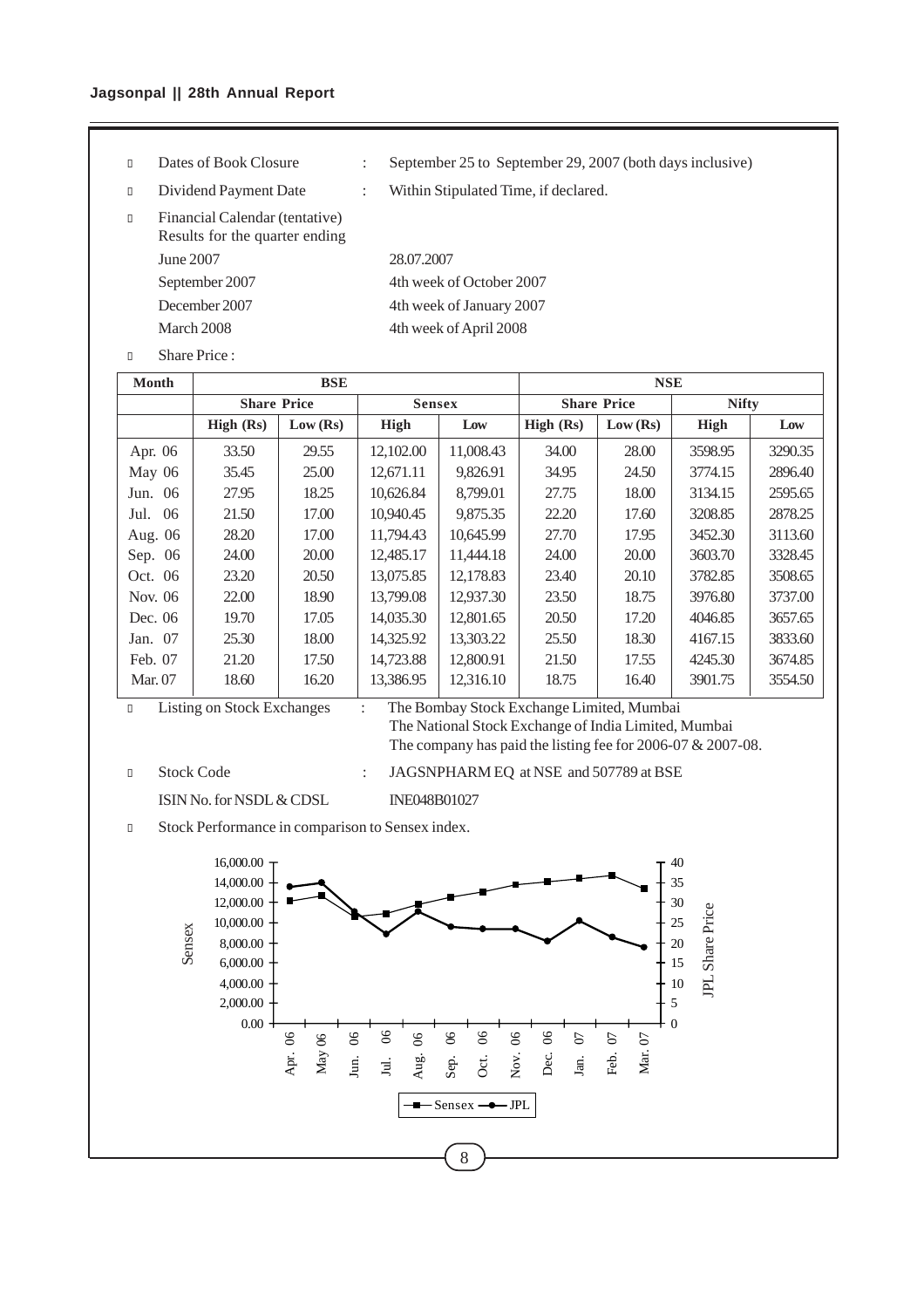## <sup>l</sup> Address for correspondence and Registrar and Transfer Agents

The company has appointed M/s. MCS Limited as Registrar and Share Transfer Agents. For matters related to the shares following may be contacted.

**Company Secretary** MCS Limited **Jagsonpal Pharmaceuticals Ltd.** Unit: Jagsonpal Pharmaceuticals Ltd. **T-210 J, Shahpur Jat,** W-40, Okhla Industrial Area, Ph. –II **New Delhi 110049.** New Delhi 110020

Distribution of shareholding as on 31.03.2007

| <b>Range (Shares)</b> | Number of<br><b>Shareholders</b> | Percentage of<br><b>Shareholders</b> | Number of<br><b>Shares</b> | Percentage of<br><b>Shareholding</b> |
|-----------------------|----------------------------------|--------------------------------------|----------------------------|--------------------------------------|
| $1 - 500$             | 6849                             | 65.88                                | 1412875                    | 5.38                                 |
| $501 - 1000$          | 2432                             | 23.39                                | 1967774                    | 7.51                                 |
| $1001 - 10000$        | 1062                             | 10.22                                | 2762585                    | 10.55                                |
| $10001 - 20000$       | 20                               | 00.19                                | 266077                     | 1.02                                 |
| $20001 \&$ above      | 33                               | 00.32.                               | 19788689                   | 75.54                                |

#### <sup>l</sup> Dematerialisation of Securities

Shares of the Company are actively traded on the Bombay Stock Exchange Ltd., Mumbai and the National Stock Exchange of India Limited. Approximately 92.82% of the Company's total shares have been dematerialized.

#### <sup>l</sup> Plant Location

20 K.M. Mathura Road, Post Office Amar Nagar, Faridabad - 121003

#### **10. Reappointment/appointment of Directors**

| Name of Director                                                    | ÷                    | Mr. Sukumar Mukhopadhyay                                                                                                                                                                                                                                                          |
|---------------------------------------------------------------------|----------------------|-----------------------------------------------------------------------------------------------------------------------------------------------------------------------------------------------------------------------------------------------------------------------------------|
| Date of Birth                                                       | $\ddot{\phantom{a}}$ | 18.04.1937                                                                                                                                                                                                                                                                        |
| Date of Joining the Board                                           | ÷                    | 03.01.2002                                                                                                                                                                                                                                                                        |
| Expertise                                                           | ٠                    | Mr. Sukumar Mukhopadhyay who retires by rotation at this Annual General<br>Meeting was member of Central Board of Excise & Customs. He is fellow<br>member of Indian Council of Arbitration. He is a Tax Consultant in Excise<br>and Customs and has vast experience in the area. |
| List of outside Directorships held : Greeves Cotton Limited, Mumbai |                      |                                                                                                                                                                                                                                                                                   |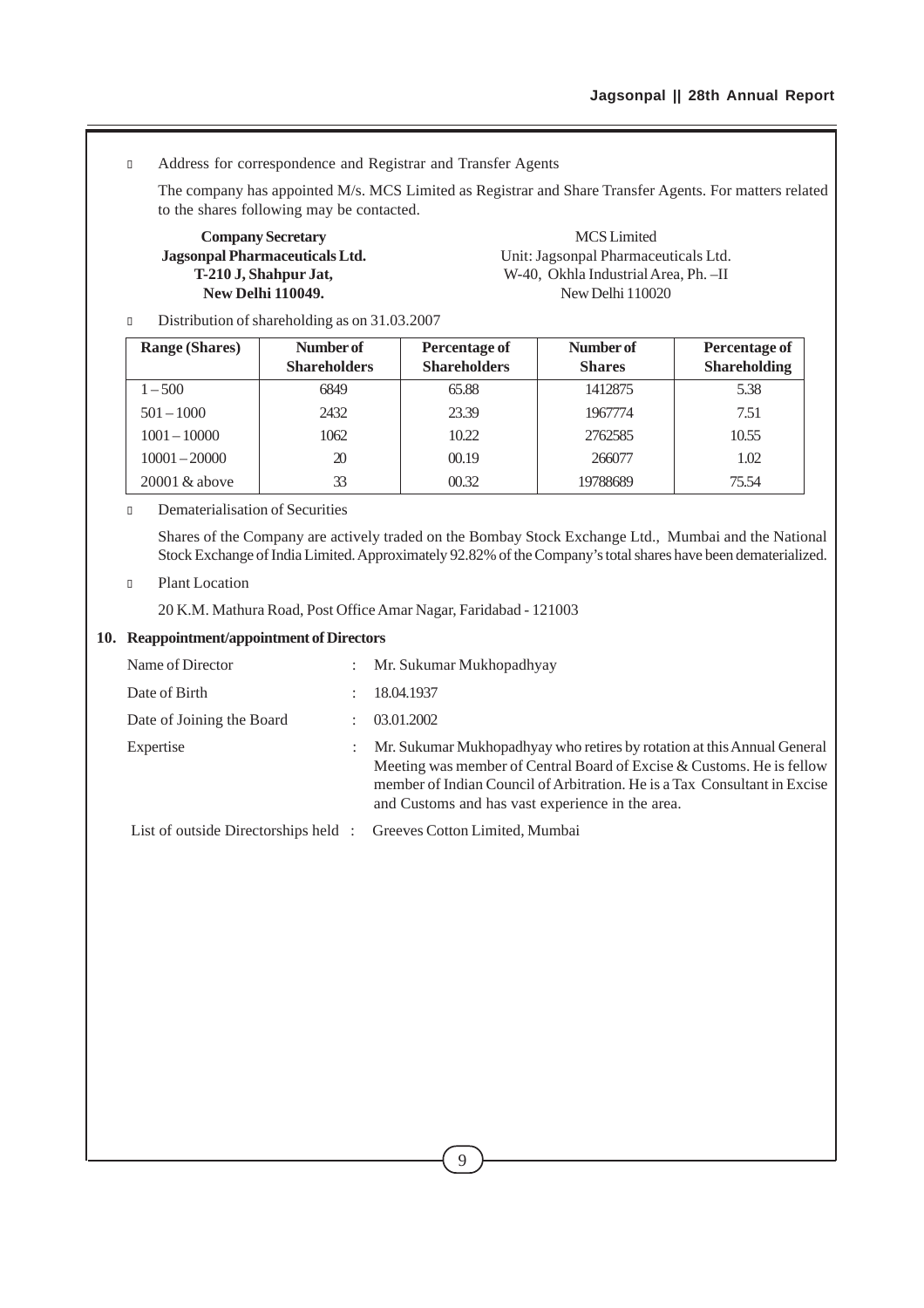#### **Management Discussion and Analysis Report**

#### **Industry Structure and developments**

The SME sector in the pharmaceutical industry is expected to register modest growth in the current fiscal, and maintain it's current levels of market share.

It is expected that this segment of the industry will enlarge its business in the semi urban and rural markets of the country, with rising disposable incomes.

Low production costs are the trigger for providing India with an edge over other companies, particularly MNC's. It would be easier for SME manufacturers to seize a larger market share of B and C class markets than in the domestic market where price controls are likely to continue.

#### **Opportunities and threats**

Having invested substantial time and effort into understanding the changing dynamics of the industry, Jagsonpal has undertaken suitable measures to create a more impactful market presence. Clearly demonstrated presence in the therapeutic groups of today and tomorrow is the key denominator for the current fiscal.

The company had to face adverse impact caused by major product line coming in the ambit of DPCO price regulations and its performance for the past two years was not satisfactory.

#### **Product performance**

CycloReg has emerged as the forerunner amongst the star performers for the formulations business. The market presence of CycloReg has indeed shaken the brand leader out of its slumber and in the process inspiring an undoubtedly large number of similar products, from the unorganized sector.

LycoRed continues to reign supreme in the rapidly expanding antioxidant market. With both the solid and liquid dosage forms of the brand enjoying leadership status in their individual market segments, the brand has a great future ahead.

The company has already put vibrant strategies in place to project its current star performers in a new light before existing as well as new customers, which is expected to pay dividends during the year.

Initial market offtake of the new products is extremely encouraging and a harbinger of a great future.

## **Outlook**

The focus for 2007-08 will be to cater to the specific needs of the doctors from various specialties.

The Company will continue to consolidate it's position during the immediate future.

#### **Internal Control systems and their adequacy**

JPL has adequate internal control systems and processes to safeguard its assets and all the transactions are recorded and reported as per the generally accepted or prescribed norms. The internal control systems are well documented and rigidly implemented. There are clearly defined systems and authority and responsibilities in place which ensure accuracy and reliability of all financial and other data for effective and efficient management. The systems and processes are reviewed periodically and upgraded under the guidance of Audit committee and external auditors/agencies.

## **Financial performance with respect to operational performance**

#### *Loans*

During the period the Loans increased by Rs.732.29 lacs.

*Results from operations*

|                         |            | (Rs. in Lacs) |
|-------------------------|------------|---------------|
| Particulars             | 01.04.2006 | 01.04.2005    |
|                         | 31.03.2007 | 31.03.2006    |
| <b>Sales</b>            | 14525.62   | 17213.43      |
| Operational expenditure | 13331.86   | 15750.02      |
| <b>PRIDT</b>            | 1193.76    | 1463.41       |
| Interest                | 563.02     | 469.87        |
| Depreciation            | 165.20     | 150.92        |
| <b>PRT</b>              | 465.54     | 842.62        |
|                         |            |               |

#### *Interest*

The interest cost increased by Rs.93.15 lacs during the year.

#### *Net Profit*

During the current year for the various reasons stated elsewhere the Company could achieve lower net profit.

#### *Receivables*

The receivables increased during the year under review.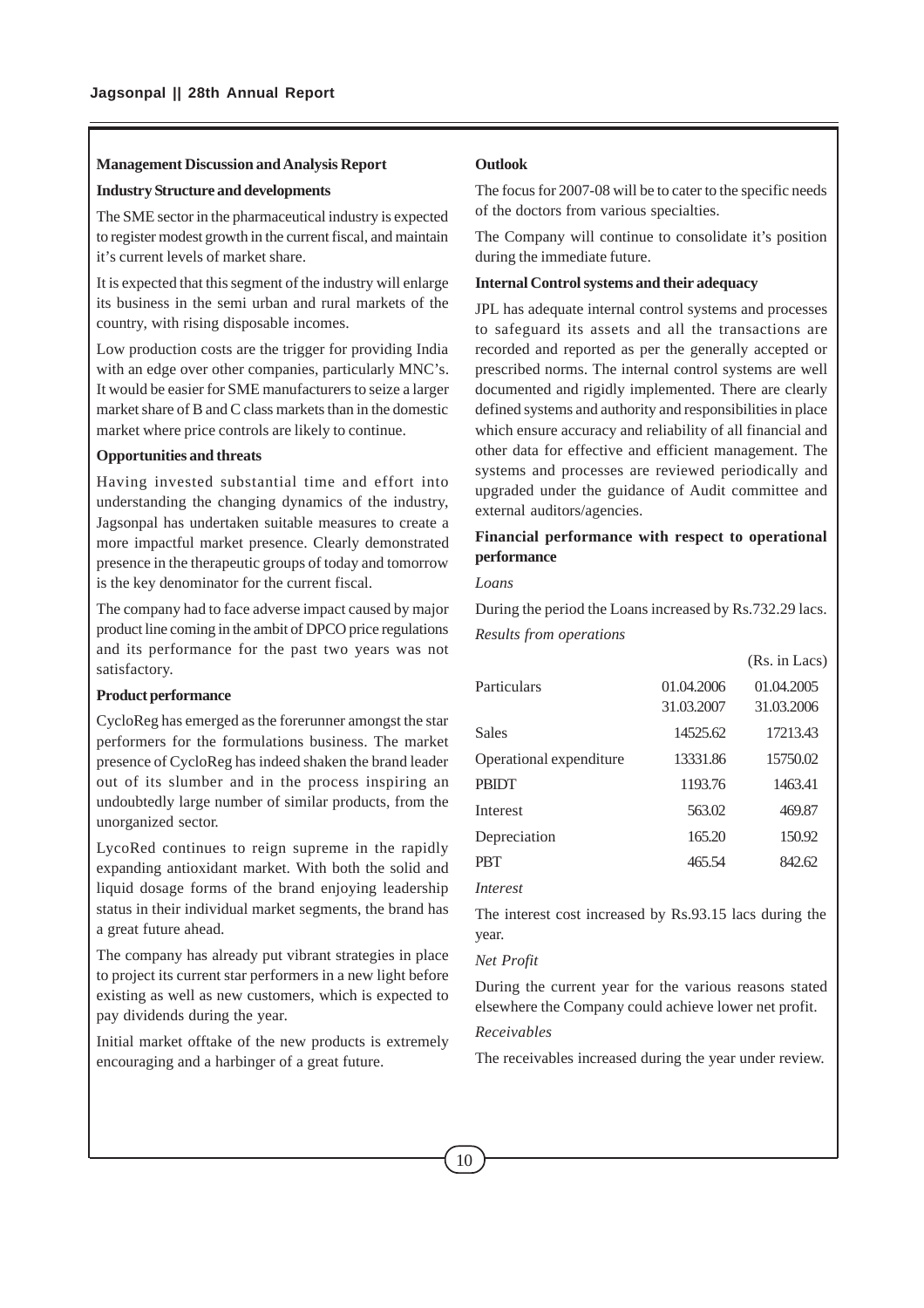### **Human Resources and Industrial relations**

The human resource of JPL is one of its biggest assets. In order to achieve overall development of its people and to ensure greater accountability and responsibility continuous training with respect to work and other areas is imparted. The opportunities are created to encourage employees to develop multi functional skills and gear so as to meet the challenging assignments in the company. The industrial relations continue to be very cordial.

#### **Cautionary Statement**

The report is based on certain estimates, assumptions and expectations, which may or may not be accurate or realised. The risks factors stated in the report are not exhaustive. So the actual results could materially differ from those expressed or implied. Important factors such as economic conditions, government policies, subsequent developments and other incidental factors etc could make material difference to company's operations.

## **Auditors' Report on Corporate Governance**

To the members of Jagsonpal Pharmaceuticals Limited

We have examined the compliance of conditions of Corporate Governance by Jagsonpal Pharmaceuticals Limited for the period ended on 31st March, 2007 as stipulated in Clause 49 of the Listing Agreement of the said Company with the Stock Exchanges.

The compliance of conditions of Corporate Governance is the responsibility of the management. Our examination was limited to procedures and implementation thereof, adopted by the Company for ensuring the compliance of the conditions of Corporate Governance. It is neither an Audit nor an expression of opinion on the financial statement of the Company.

In our opinion and to the best of our information and according to the explanations given to us, we certify that the Company has complied in all material aspect with the conditions of Corporate Governance as stipulated by the above mentioned Listing Agreement.

We state that no investor grievances are pending for a period exceeding one month against the Company as per the records maintained by the Company and presented to the Investors' Grievances Committee.

We further state that such compliance is neither an assurance as to the future viability of the Company nor the efficiency or effectiveness with which the management has conducted the affairs of the Company.

> For P.P.Thukral & Company Chartered Accountants

Place : New Delhi Suresh Sethi Date : 25.08.2007 Partner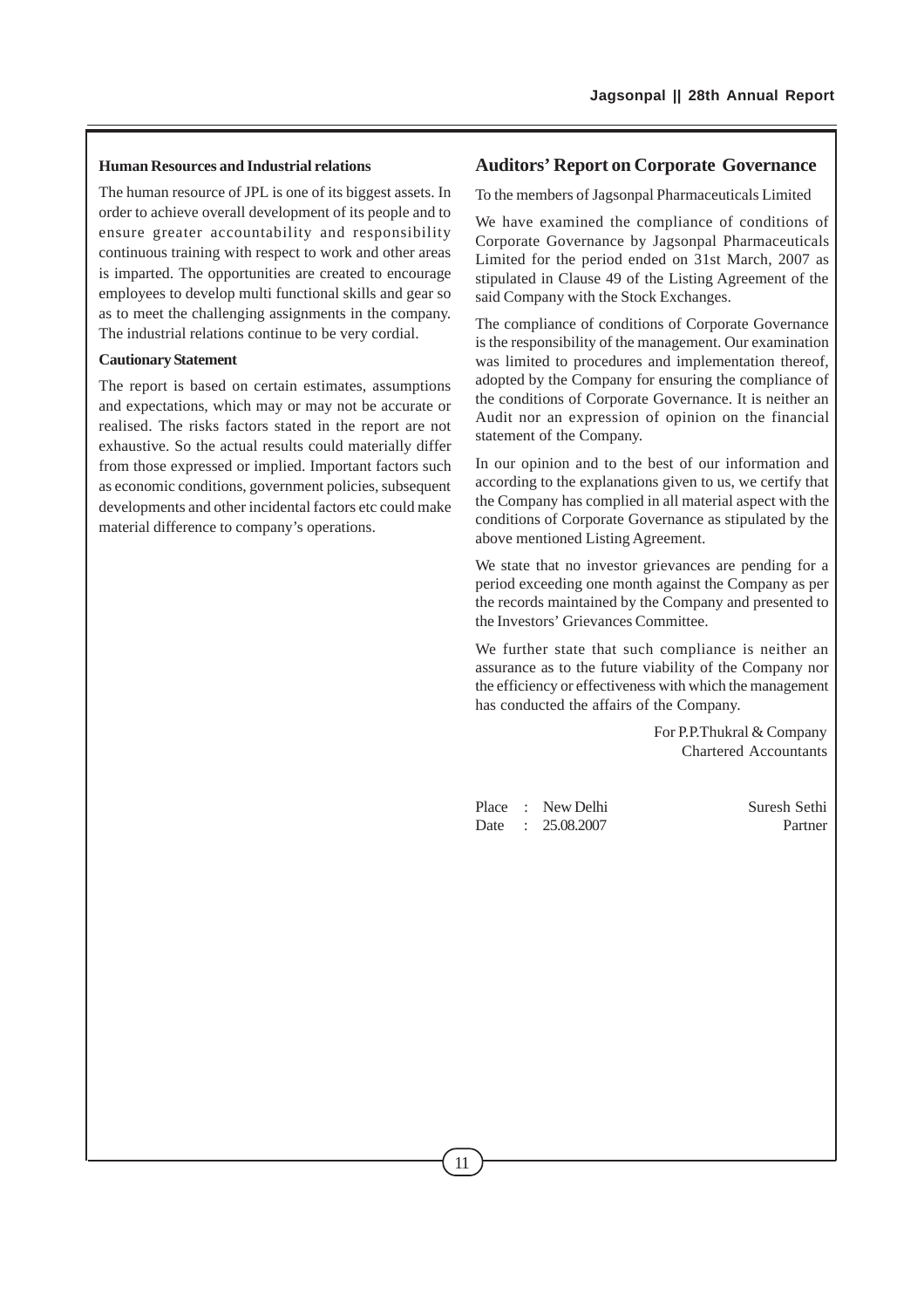# **Auditors' Report**

To the members of Jagsonpal Pharmaceuticals Limited

- We have audited the attached balance sheet of Jagsonpal Pharmaceuticals Limited as at March 31, 2007 and also the Profit and Loss account and the Cash Flow Statement for the year ended on that date both annexed thereto. These financial statements are the responsibility of the Company's Management. Our responsibility is to express an opinion on these financial statements based on our audit.
- 2. We carried out our examinations in accordance with auditing standards generally accepted in India. Those standards require that we plan and perform the audit to obtain reasonable assurance about whether the financial statements are free of material misstatements. An audit also includes examining, on a test basis, evidence supporting the amounts and disclosures in the financial statements. An audit also includes assessing the accounting principles used and significant estimates made by the Management, as well as evaluating the overall financial statement presentation. We believe that our audit provides a reasonable basis for our opinion.
- 3. As required by the Companies (Auditors' Report) Order, 2003 issued by the Central Government of India in terms of sub-section (4A) of Section 227of the Companies Act, 1956, we enclose in the Annexure a statement on the matters specified in paragraphs 4 and 5 of the said Order, to the extent applicable.
- 4. Further to our comments in the Annexure referred to in paragraph 3 above, we report that:
	- a) We have obtained all the information and explanations which to the best of our knowledge and belief were necessary for the purposes of our audit;
	- b) In our opinion, proper books of account as required by law have been kept by the Company so far as appears from our examination of the books;
	- c) The Balance Sheet and Profit and Loss Account and cash flow statement are in agreement with the books of account;
	- d) In our opinion, the Balance Sheet, Profit and Loss Account and Cash Flow Statement dealt with by this report comply with the Accounting Standards under sub section (3C) of Section 211 of the Companies Act, 1956;
	- e) None of the Directors is disqualified as on March 31, 2007 from being appointed as a Director in terms of clause (g) of sub-section (1) of Section 274 of the Companies Act, 1956; and
	- f) In our opinion and to the best of our information and according to the explanations given to us, the said accounts give the information required by the Companies Act, 1956, in the manner so

required and give a true and fair view in conformity with the accounting principles generally accepted in India

- in the case of the Balance Sheet, of the state of affairs of the Company as at 31st March, 2007;
- ii) in the case of the Profit & Loss Account, of the profit of the Company for the year ended on that date: and
- iii) in the case of Cash flow statement, of the cash flows for the year ended on that date.

**For P. P. Thukral & Co.** *Chartered Accountants*

| Place : New Delhi | <b>Suresh Sethi</b> |         |
|-------------------|---------------------|---------|
| Dated: 25.08.2007 |                     | Partner |

## **Annexure To The Auditors' Report**

(Referred to in Paragraph (1) of our report of even date)

- (i) (a) The Company is maintaining proper records showing full particulars, including quantitative details and situation of fixed assets.
	- (b) As explained to us, physical verification of a major portion of fixed assets as at March 31, 2007 was conducted by the Management during the year. In our opinion, the frequency of physical verification is reasonable. Having regard to the size of the operations of the company and on the basis of explanations received, in our opinion, the net differences found on physical verification were not significant.
- (ii) (a) The inventory of the Company has been physically verified by the management during the year. In respect of inventory lying with third parties, these have substantially been confirmed by them. In our opinion, the frequency of verification is reasonable.
	- (b) In our opinion and according to the information and explanations given to us, the procedures of physical verification of inventory followed by the management were found reasonable and adequate in relation to the size of the Company and the nature of its business.
	- (c) On the basis of our examination of records of inventory, in our opinion, the company has maintained proper records of inventory and the discrepancies noticed on physical verification between the physical stocks and the book records were not material in relation to the operations of the company.
- (iii) In our opinion, the company has neither granted nor taken any loans, secured or unsecured from companies, firms or other parties listed in the Register maintained under Section 301of the Companies Act,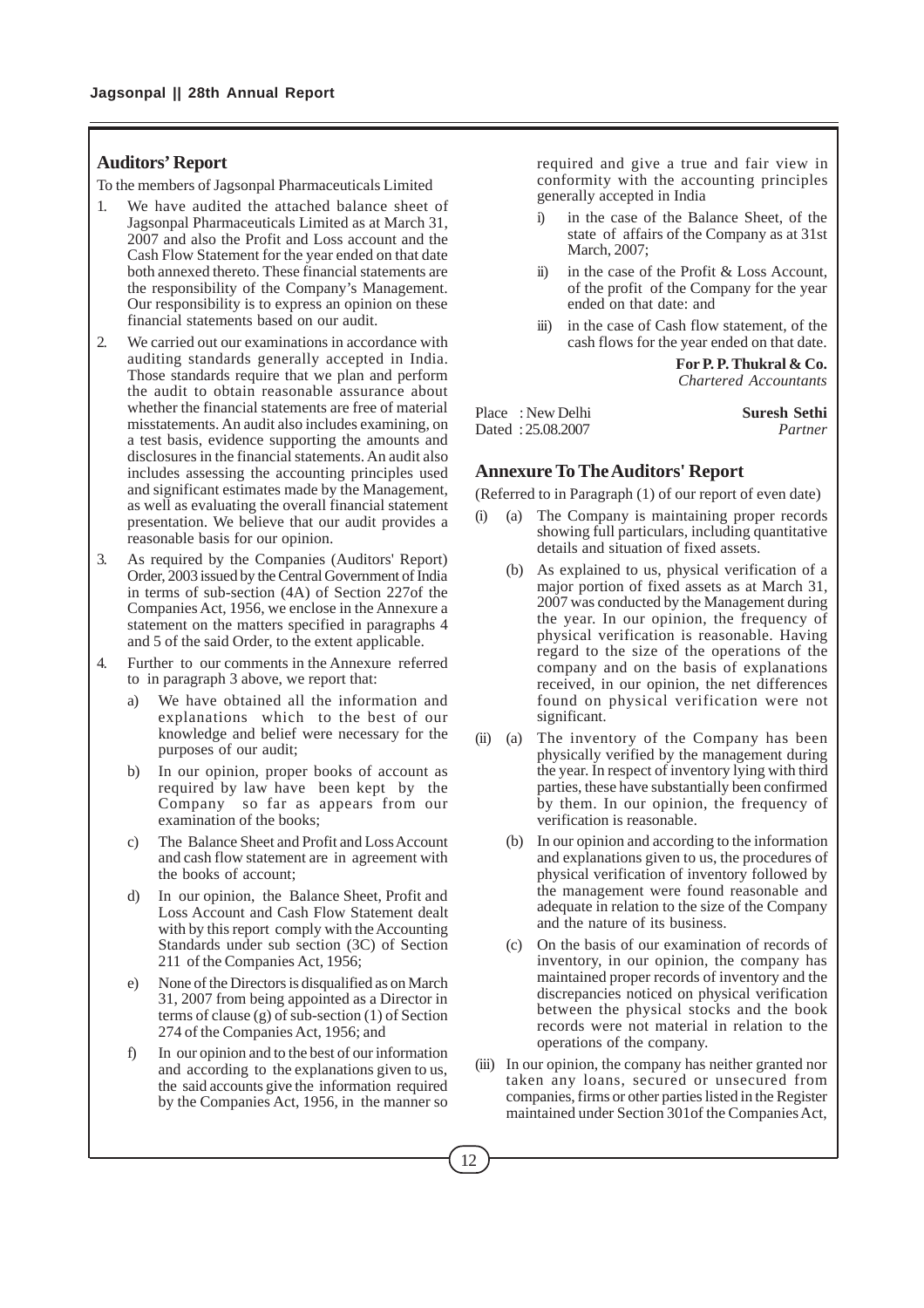1956. As the Company has not granted/taken any loans, secured or unsecured, to/from parties listed in the registers maintained under Section 301 of the Companies Act, 1956 clauses iii(b), iii(c) and iii(d) of paragraph 4 of the order are not applicable.

- (iv) In our opinion and according to the explanations given to us, having regard to the explanations that some of the items are of a special nature for which alternative quotations are not available, there are adequate internal control procedures commensurate with the size of the company and the nature of its business for the purchase of inventory, fixed assets and for the sale of goods. Further, on the basis of our examination and according to the information and explanations given to us, we have neither come across nor have we been informed of any instance of major weaknesses in the aforesaid internal control procedures.
- (v) (a) In our opinion and according to information and explanations given to us, the transactions that need to be entered into the Register maintained under Section 301 of the Companies Act, 1956 have been so entered.
	- (b) In our opinion and according to the information and explanations given to us, there are no such transactions exceeding Rs. Five lakhs each which have been made at prices, which are not reasonable having regard to the prevailing market prices, for such goods, materials or services at the relevant time.
- (vi) In our opinion and according to the information and explanations given to us, the Company has complied with the directives issued by the Reserve Bank of India and the provisions of Section 58A and 58AA of the Companies Act, 1956 and the rules framed there under, where applicable, with regard to deposits accepted from the public. As per the information and explanations given to us no order under the aforesaid sections has been passed by the Company Law Board on the company.
- (vii) In our opinion, the Company has an internal audit system commensurate with its size and nature of its business
- (viii) We have broadly reviewed the books of accounts maintained by the Company in respect of products where, pursuant to the Rules made by the Central Government, the maintenance of cost records has been prescribed under Section 209(1)(d) of the Companies Act, 1956. We have not, however made a detailed examination of the records with a view to determine whether they are accurate or complete.
- (ix) (a) According to the information and explanations given to us and according to the books and records as produced and examined by us, in our opinion, the undisputed statutory dues in respect of provident fund, employees' state insurance, income-tax, sales-tax, custom duty,

excise duty, cess and other as applicable have been regularly deposited by the company during the year with the appropriate authorities.

- (b) As at 31st March, 2007 according to the records of the Company, there are no dues of wealth tax, service tax and cess which have not been deposited on account of any dispute.
- (x) The company has neither accumulated losses as at 31st March, 2007 nor it has incurred any cash losses during the financial year ended on that date or in the immediately preceding financial year.
- (xi) Based on our audit procedures and on the information and explanations given by management, we are of the opinion that the company has not defaulted in repayment of its dues to any financial institution, bank or to debenture holders during the year.
- (xii) The company has not granted any loans and advances on the basis of security by way of pledge of shares, debentures and other securities.
- (xiii) The provisions of any special statute as specified under clause (xiii) of paragraph 4 of the order are not applicable to the company.
- (xiv) In our opinion and according to the information and explanations given to us, the company is not a dealer or trader in securities.
- (xv) The company has not given any guarantees for loans taken by others from banks or financial institutions, the terms and conditions, whereof, in our opinion are prima facie, prejudicial to the interest of the Company.
- (xvi) The company has not obtained any term loans that were not applied for the purpose for which these were raised.
- (xvii)Based on the information and explanations given to us and on an overall examination of the balance sheet of the company, in our opinion, there are no funds raised on a short term basis which have been used for long term investment, and vice versa.
- (xviii)The company has not made any preferential allotment of shares to parties and companies covered in the Register maintained under Section 301 of the Companies Act, 1956 during the year.
- (xix) The Company has not raised any money by public issue during the year.
- (xx) According to the information and explanations given to us, during the year, no fraud by the company has been noticed or reported.

**For P. P. Thukral & Co.** *Chartered Accountants*

Place : New Delhi **Suresh Sethi** Dated : 25.08.2007 *Partner*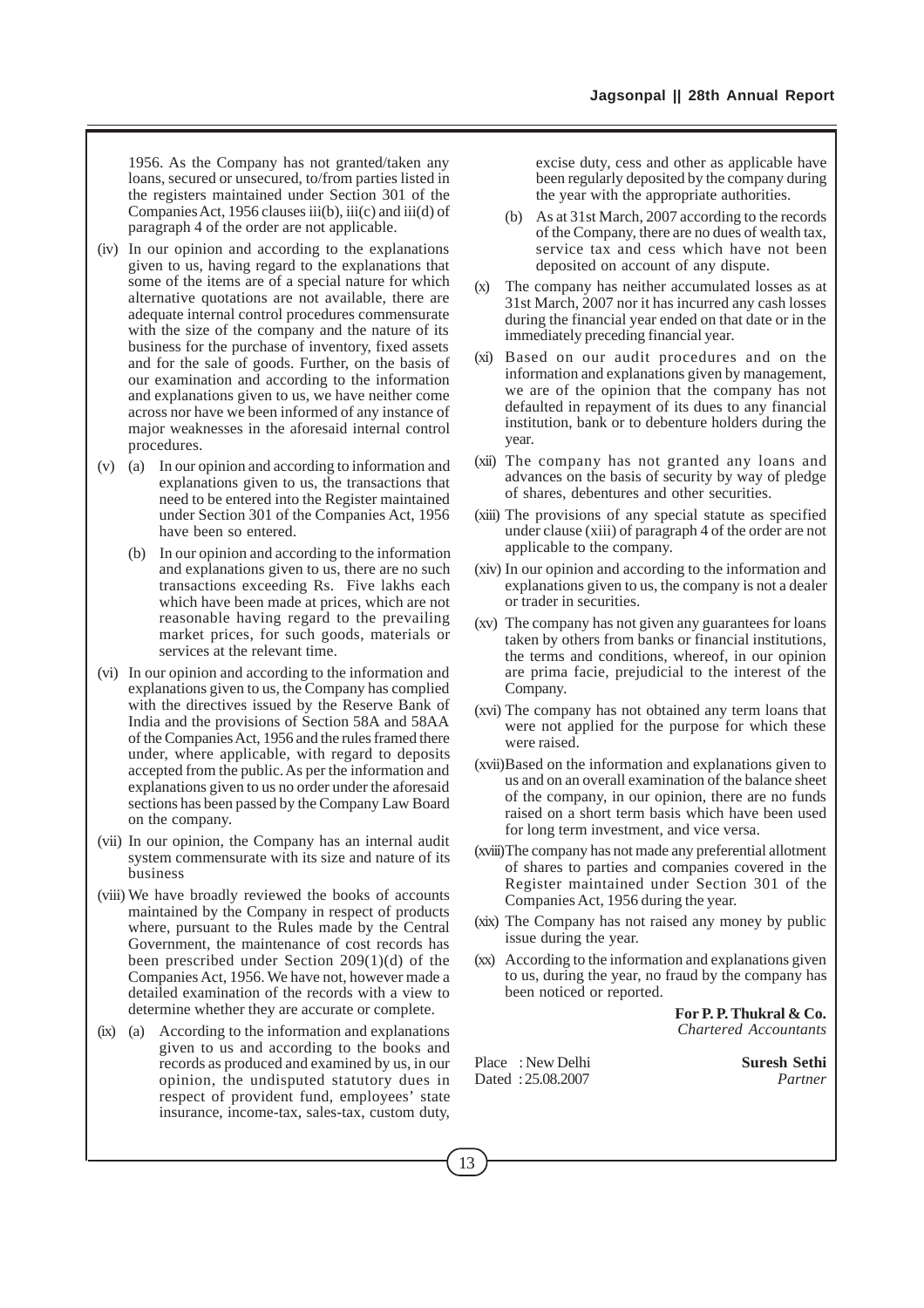# **Balance Sheet As on 31.03.2007**

| <b>PARTICULARS</b>                                                                       | <b>SCHEDULE</b><br>NO.                 | AS ON<br>31.03.2007<br>Rs. | AS ON<br>31.03.2006<br>Rs.        |
|------------------------------------------------------------------------------------------|----------------------------------------|----------------------------|-----------------------------------|
| <b>SOURCES OF FUNDS</b>                                                                  |                                        |                            |                                   |
| <b>Shareholders'funds</b>                                                                |                                        |                            |                                   |
| Capital                                                                                  | $\cdot_1$                              | 13,09,90,000               | 13,09,90,000                      |
| Reserves & Surplus                                                                       | $\cdot_2$                              | 59,39,90,085               | 57,13,63,830                      |
|                                                                                          |                                        | 72,49,80,085               | 70,23,53,830                      |
| <b>Loan Funds</b>                                                                        |                                        |                            |                                   |
| Secured loans                                                                            | $\cdot$ 3'                             | 43,52,60,772               | 34,92,79,129                      |
| <b>Unsecured Loans</b>                                                                   | 4'                                     | 5,86,98,659                | 7,14,50,909                       |
| Deferred Tax liability (Net)                                                             |                                        | 2,52,62,961                | 2,58,06,422                       |
| <b>TOTAL</b>                                                                             |                                        | 1,24,42,02,477             | 1,14,88,90,290                    |
| <b>APPLICATION OF FUNDS</b>                                                              |                                        |                            |                                   |
| <b>Fixed Assets</b>                                                                      |                                        |                            |                                   |
| Net Block                                                                                | $\cdot$ 5'                             | 30,69,07,914               | 32,00,77,655                      |
| Capital Work In Progress                                                                 |                                        | 13,03,41,608               | 4,68,59,657                       |
| <b>Investments</b>                                                                       | $6^{\circ}$                            | 5,031                      | 5,031                             |
| <b>Current Assets Loans and Advances</b>                                                 | $\cdot$ 7'                             |                            |                                   |
| Inventories                                                                              |                                        | 44, 20, 78, 469            | 54,46,34,286                      |
| <b>Sundry Debtors</b>                                                                    |                                        | 45,59,24,303               | 36,52,14,238                      |
| Cash & Bank Balances                                                                     |                                        | 3,55,55,784                | 3,88,80,147                       |
| Loans and advances                                                                       |                                        | 10,39,98,375               | 9,98,63,299                       |
|                                                                                          |                                        | 1,03,75,56,931             | 1,04,85,91,970                    |
| LESS:                                                                                    |                                        |                            |                                   |
| <b>Current Liabilities &amp; Provisions</b>                                              | $\cdot_8$                              | 23,06,09,007               | 26,66,44,023                      |
| <b>Net Current Assets</b>                                                                |                                        | 80,69,47,924               | 78, 19, 47, 947                   |
| <b>TOTAL</b>                                                                             |                                        | 1,24,42,02,477             | 1,14,88,90,290                    |
| <b>NOTES TO ACCOUNTS</b>                                                                 | '13'                                   |                            |                                   |
| As per our report of even date<br>For P.P. Thukral & Co.<br><b>Chartered Accountants</b> | <b>J.S. Kochhar</b><br>Chairman        |                            | S. Mukhopadhyay<br>Director       |
|                                                                                          |                                        |                            |                                   |
| <b>Suresh Sethi</b><br>Partner                                                           | A.C. Chakrabortti<br><b>Director</b>   |                            | Dr. S.K. Goyal<br><b>Director</b> |
| Place: New Delhi<br>Dated: 25.08.2007                                                    | Sanjiv Kumar Dudeja<br>General Manager |                            | S.K. Mata<br>Company Secretary    |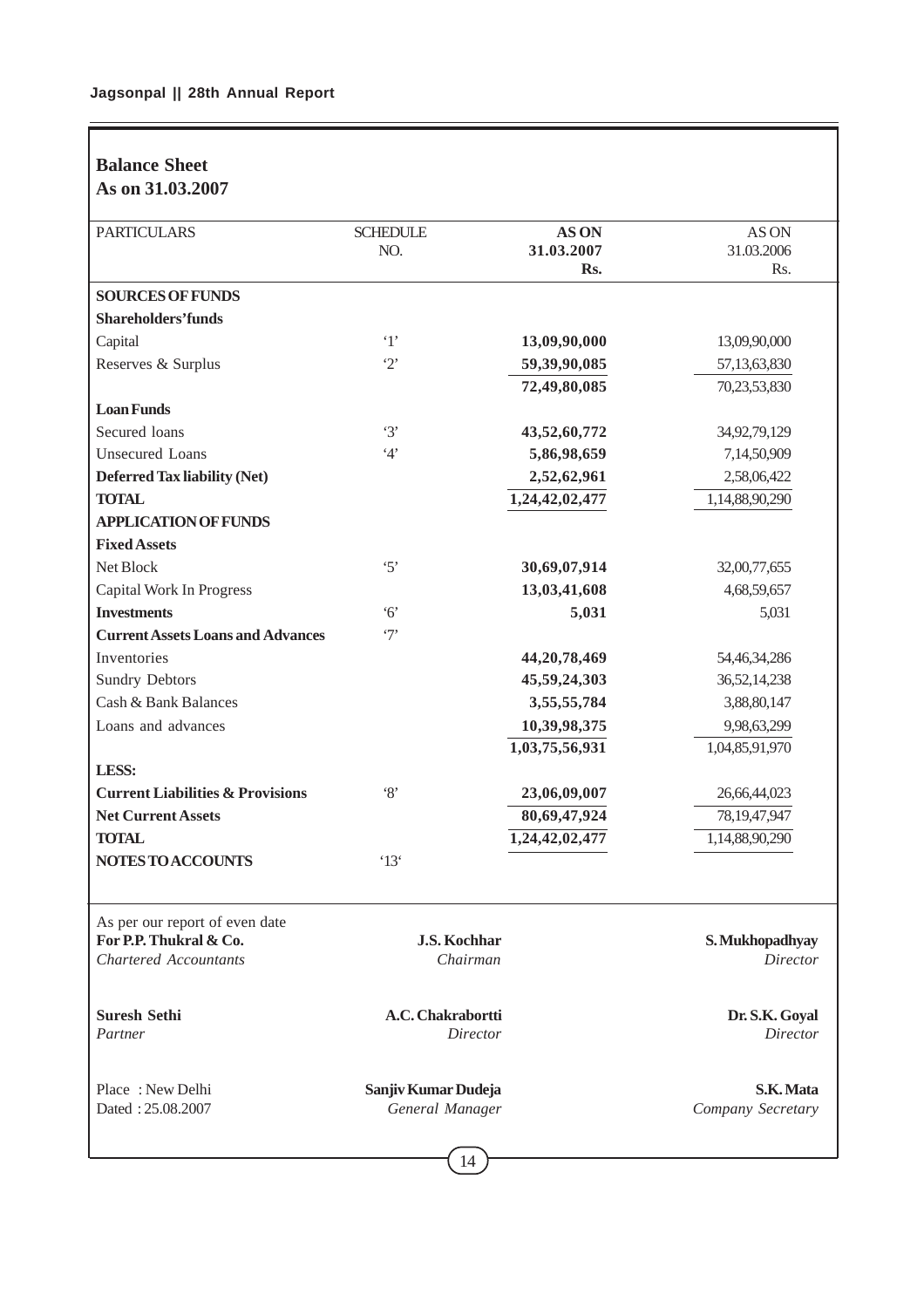1

| <b>PARTICULARS</b>                           | <b>SCHEDULE</b>               | 01.04.06 to       | 01.04.05 to                |
|----------------------------------------------|-------------------------------|-------------------|----------------------------|
|                                              | NO.                           | 31.03.2007        | 31.03.2006                 |
|                                              |                               | Rs.               | Rs.                        |
| <b>INCOME</b>                                |                               |                   |                            |
| <b>Sales</b>                                 |                               | 1,45,25,61,930    | 1,72,13,43,044             |
| Less: Excise Duty                            |                               | 15,91,58,233      | 16,33,94,747               |
| <b>Net Sales</b>                             |                               | 1,29,34,03,697    | 1,55,79,48,297             |
| Other Income                                 | $\cdot$ 9'                    | 77,27,832         | 48,82,128                  |
| Increase (decrease) in finished              |                               |                   |                            |
| goods stock & work in progress               |                               | (10, 28, 75, 585) | (9,61,11,316)              |
| <b>TOTAL</b>                                 |                               | 1,19,82,55,944    | 1,46,67,19,109             |
|                                              |                               |                   |                            |
| <b>EXPENDITURE</b>                           |                               |                   |                            |
| <b>Cost of Materials</b>                     | $^{\circ}10'$                 | 65,88,04,475      | 82,23,82,378               |
| Other Expenditure                            | '11'                          | 42,00,75,622      | 49,79,95,771               |
| <b>TOTAL</b>                                 |                               | 1,07,88,80,097    | 1,32,03,78,149             |
| Profit before Interest, Depreciation and Tax |                               | 11,93,75,847      | 14,63,40,960               |
| <b>Financial Expenses</b>                    | '12'                          | 5,63,02,459       | 4,69,86,516                |
| Depreciation                                 |                               | 1,65,19,322       | 1,50,92,879                |
| <b>Profit before Tax</b>                     |                               | 4,65,54,066       | 8,42,61,565                |
| Provision for Tax                            |                               | 1,61,85,627       | 2,82,36,183                |
| Deferred Tax                                 |                               | $-5,43,461$       | 78,857                     |
| Fringe Benefit Tax                           |                               | 28,82,494         | 63,06,743                  |
| Net profit after tax Carried Down            |                               | 2,80,29,406       | 4,96,39,782                |
| Balance brought forward from 31.03.06        |                               | 8,85,04,258       | 7,02,37,430                |
| <b>Balance Available for Appropriation</b>   |                               | 11,65,33,664      | 11,98,77,212               |
| Appropriation:                               |                               |                   |                            |
| Proposed Dividend<br><b>General Reserve</b>  |                               | 26,19,800         | 26,19,800                  |
|                                              |                               | 50,00,000         | 50,00,000                  |
| Add. income tax on proposed dividend         |                               | 4,45,235          | 3,67,427                   |
| Income tax for earlier years                 |                               |                   | 2,33,85,727                |
| Balance carried over to Schedule '2'         |                               | 10,84,68,629      | 8,85,04,258                |
| NOTES ON ACCOUNTS                            | '13'                          | 11,65,33,664      | 11,98,77,212               |
|                                              |                               |                   |                            |
| As per our report of even date               |                               |                   |                            |
| For P.P. Thukral & Co.                       | J.S. Kochhar                  |                   | S. Mukhopadhyay            |
| <b>Chartered Accountants</b>                 | Chairman                      |                   | <b>Director</b>            |
|                                              |                               |                   |                            |
| <b>Suresh Sethi</b><br>Partner               | A.C. Chakrabortti<br>Director |                   | Dr. S.K. Goyal<br>Director |
|                                              |                               |                   |                            |
| Place: New Delhi                             | Sanjiv Kumar Dudeja           |                   | S.K. Mata                  |
| Dated: 25.08.2007                            | General Manager               |                   | Company Secretary          |

f

# $\boxed{15}$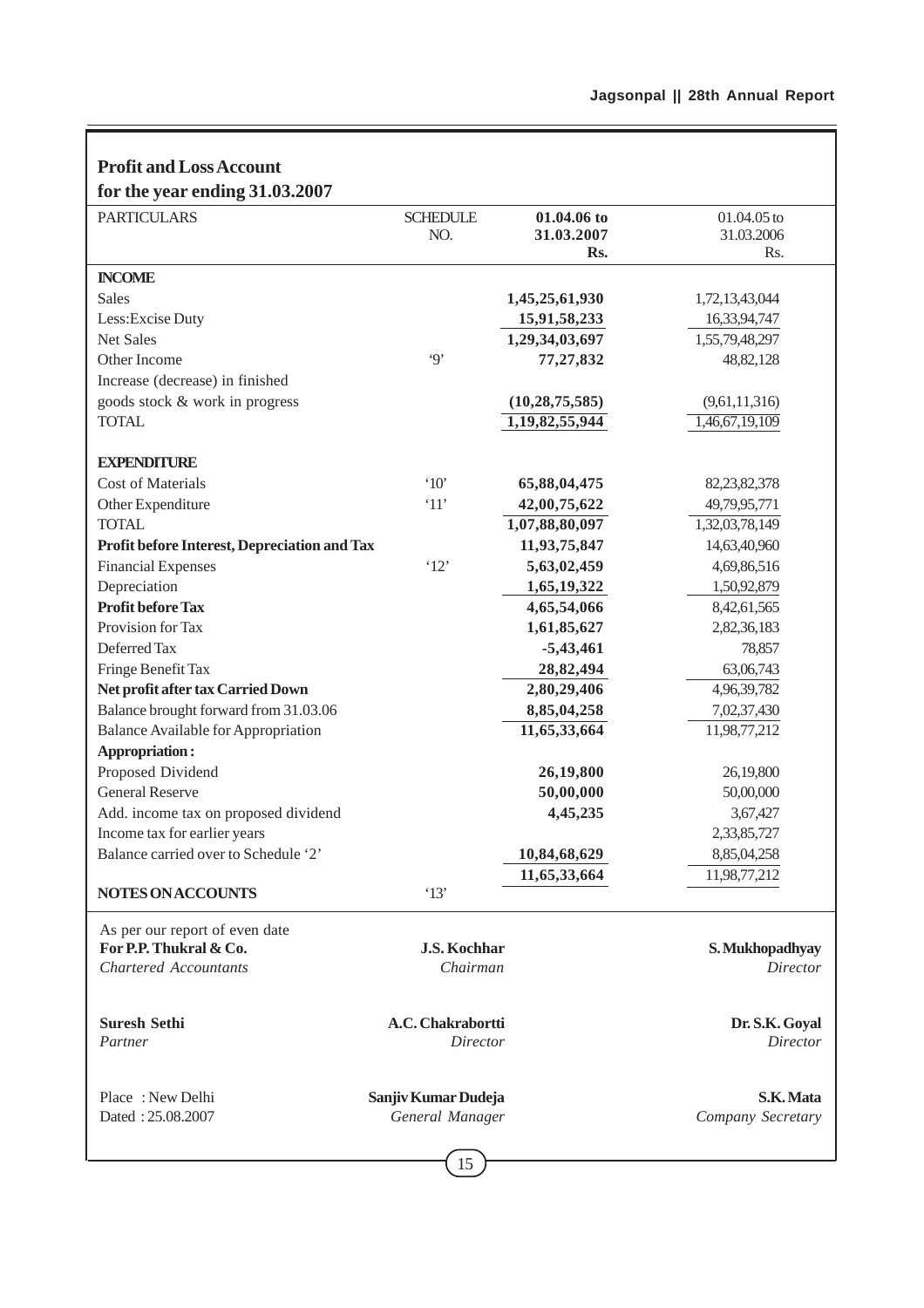Ē

|                                                     |              | 31.03.2007      | 31.03.2006   |
|-----------------------------------------------------|--------------|-----------------|--------------|
|                                                     |              | Rs.             | Rs.          |
| <b>SCHEDULE '1'</b>                                 |              |                 |              |
| <b>SHARE CAPITAL</b>                                |              |                 |              |
| <b>AUTHORISED</b>                                   |              |                 |              |
| 3,00,00,000 Equity Shares of Rs. 5/- each           |              | 15,00,00,000    | 15,00,00,000 |
| 2,00,00,000 unclassified shares of Rs. 5/- each     |              | 10,00,00,000    | 10,00,00,000 |
| ISSUED, SUBSCRIBED & PAID UP                        |              |                 |              |
| 2,61,98,000 Equity Shares of Rs. 5/- each           |              | 13,09,90,000    | 13,09,90,000 |
| <b>TOTAL</b>                                        |              | 13,09,90,000    | 13,09,90,000 |
| <b>SCHEDULE '2'</b>                                 |              |                 |              |
| <b>RESERVES &amp; SURPLUS</b>                       |              |                 |              |
| <b>Share Premium Account</b>                        |              | 60,00,000       | 60,00,000    |
| <b>Revaluation Reserve</b>                          |              |                 |              |
| Balance as on 31.3.06                               | 15,02,99,115 |                 |              |
| Less: Excess amount of depreciation adjusted        | 23,38,116    | 14,79,60,999    | 15,02,99,115 |
| <b>General Reserve</b>                              |              |                 |              |
| Balance as on 31.3.06                               | 32,65,60,457 |                 | 32,15,60,457 |
| Add: Additions during the year                      | 50,00,000    |                 | 50,00,000    |
|                                                     |              | 33, 15, 60, 457 |              |
| <b>Profit &amp; Loss Account</b>                    |              |                 |              |
| Balance as on 31.3.06                               | 8,85,04,258  |                 |              |
| Less: Transferred to Profit & Loss Account          | 8,85,04,258  |                 |              |
| Add: Transferred from Profit & Loss Account         | 10,84,68,629 | 10,84,68,629    | 8,85,04,258  |
| <b>TOTAL</b>                                        |              | 59,39,90,085    | 57,13,63,830 |
| <b>SCHEDULE</b> '3'                                 |              |                 |              |
| <b>SECURED LOANS</b>                                |              |                 |              |
| Short Term Loan as Cash credit facility from Banks, |              |                 |              |
| secured by hypothecation of Book Debts and          |              |                 |              |
| Inventories comprising of raw materials, work in    |              |                 |              |
| process and finished goods.                         |              | 35,52,60,211    | 34,92,79,129 |
| Long Term Loan                                      |              | 8,00,00,561     |              |
| <b>TOTAL</b>                                        |              | 43,52,60,772    | 34,92,79,129 |
| SCHEDULE '4',                                       |              |                 |              |
| <b>UNSECURED LOANS</b>                              |              |                 |              |
| Fixed deposits                                      |              | 5,86,98,659     | 7,14,50,909  |
| <b>TOTAL</b>                                        |              | 5,86,98,659     | 7,14,50,909  |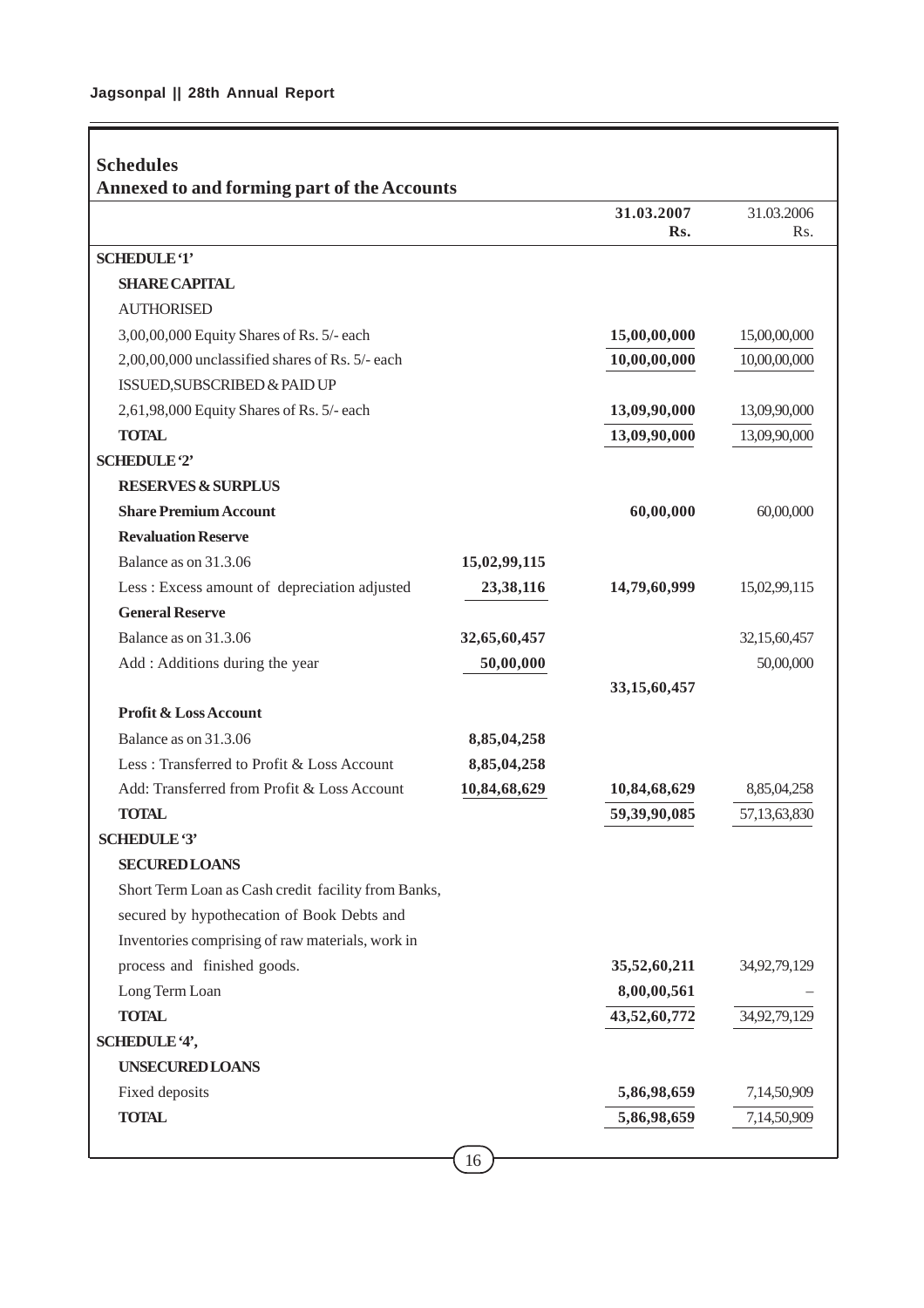# **Jagsonpal || 28th Annual Report**

|                                                                                                                                                                                                                                                          |                              | <b>GROSS BLOCK</b> |                |                              |                              | DEPRECIATION & IMPAIRMENT |                              | NET BLOCK                                                                                  |                                        |                                                                                         |
|----------------------------------------------------------------------------------------------------------------------------------------------------------------------------------------------------------------------------------------------------------|------------------------------|--------------------|----------------|------------------------------|------------------------------|---------------------------|------------------------------|--------------------------------------------------------------------------------------------|----------------------------------------|-----------------------------------------------------------------------------------------|
| Particulars                                                                                                                                                                                                                                              | Balance<br>as at<br>31.03.06 | Additions          | Adjust<br>ment | Balance<br>as at<br>31.03.07 | Balance<br>as at<br>31.03.06 | For the<br>Year           | Balance<br>as at<br>31.03.07 | Balance<br>as at<br>31.03.07                                                               | Depreciation<br>without<br>Revaluation | Balance<br>without<br>Revaluation<br>as at<br>31.03.2007                                |
| Goodwill                                                                                                                                                                                                                                                 | 3,00,000                     |                    |                | 3,00,000                     |                              |                           |                              | 3,00,000                                                                                   |                                        | 3,00,000                                                                                |
| Free Hold Land                                                                                                                                                                                                                                           | 8,75,93,625                  |                    |                | 8,75,93,625                  |                              |                           |                              | 8,75,93,625                                                                                |                                        | 20,20,808                                                                               |
| Building                                                                                                                                                                                                                                                 | 13,25,37,473                 | 63,528             |                | 13,26,01,001                 | 1,81,17,134                  | 44, 42, 111               |                              | 2, 25, 59, 245 11, 00, 41, 756                                                             | 27, 33, 725                            | 6,55,62,801                                                                             |
| Plant & Machinery                                                                                                                                                                                                                                        | 9,22,28,235                  | 38,89,474          |                | 9,61,17,709                  | 3,28,12,237                  | 47,40,611                 | 3,75,52,848                  | 5,85,64,862                                                                                | 44,94,838                              | 4,62,70,289                                                                             |
| Vehicles                                                                                                                                                                                                                                                 | 1,78,02,006                  |                    | 6878           | 1,78,08,884                  | 57,30,990                    | 17, 15, 746               | 74,46,736                    | 1,03,62,148                                                                                | 17, 15, 746                            | 1,03,62,148                                                                             |
| Other Assets                                                                                                                                                                                                                                             | 10,09,70,920                 | 17,27,817          |                | 10,26,98,737                 | 5,46,94,244                  | 79,58,970                 | 6,26,53,214                  | 4,00,45,523                                                                                | 75,75,013                              | 2,49,95,960                                                                             |
| Total                                                                                                                                                                                                                                                    | 43, 14, 32, 259              | 56,80,819          | 6878           | 43,71,19,956                 | 11, 13, 54, 605              | 1,88,57,438               |                              | 13,02,12,043 30,69,07,914                                                                  | 1,65,19,322                            | 14,95,12,006                                                                            |
| Previous year's                                                                                                                                                                                                                                          | 40,94,05,896                 | 2,20,26,363        | $\mathbf{0}$   | 43, 14, 32, 259              | 9,39,23,610                  | 1,74,30,995               | 11, 13, 54, 605              | 32,00,77,655   1,50,92,879                                                                 |                                        | 16,20,41,631                                                                            |
|                                                                                                                                                                                                                                                          |                              |                    |                |                              |                              |                           |                              |                                                                                            |                                        |                                                                                         |
|                                                                                                                                                                                                                                                          |                              |                    |                |                              |                              |                           |                              | 31.03.2007<br>Rs.                                                                          |                                        | 31.03.2006<br>Rs.                                                                       |
|                                                                                                                                                                                                                                                          |                              |                    |                |                              |                              |                           |                              |                                                                                            |                                        |                                                                                         |
| <b>SCHEDULE 6</b><br><b>INVESTMENTS</b><br>Quoted (at cost)<br>(Refer notes to accounts in Schedule '13')                                                                                                                                                |                              |                    |                |                              |                              |                           |                              | 5,031                                                                                      |                                        | 5,031                                                                                   |
| <b>TOTAL</b>                                                                                                                                                                                                                                             |                              |                    |                |                              |                              |                           |                              | 5,031                                                                                      |                                        | 5,031                                                                                   |
| <b>CURRENTASSETS, LOANS &amp; ADVANCES</b><br><b>Stock-in-Trade</b><br>(At cost or market price whichever is less<br>as certified by one of the Directors).<br><b>Raw Materials</b><br>Work in process<br><b>Finished Goods</b><br><b>Sundry Debtors</b> |                              |                    |                |                              |                              |                           |                              | 9,05,89,108<br>7,43,38,613<br>27,71,50,748<br>44, 20, 78, 469                              |                                        | 9,02,69,340<br>9,82,97,753<br>35,60,67,193<br>54,46,34,286                              |
| (unsecured but Considered good)<br>Debts outstanding for a period<br>exceeding 6 months<br>Other Debts                                                                                                                                                   |                              |                    |                |                              |                              |                           |                              | 87, 35, 302<br>44,71,89,001<br>45,59,24,303                                                |                                        | 56,25,992<br>35,95,88,246<br>36,52,14,238                                               |
| <b>Cash and Bank Balances</b><br>Cash and Imprest in hand<br><b>Balances with Scheduled Banks</b>                                                                                                                                                        |                              |                    |                |                              |                              |                           |                              | 55,33,502<br>3,00,22,282                                                                   |                                        | 37,72,385<br>3,51,07,762                                                                |
| <b>Loans &amp; Advances</b><br>(Unsecured but considered Good)<br>Advances recoverable in cash or<br>in kind or for value to be received<br>Advance Income Tax<br><b>Security Deposit</b><br><b>TOTAL</b>                                                |                              |                    |                |                              |                              |                           |                              | 3,55,55,784<br>2,18,09,671<br>7,79,68,992<br>42, 19, 712<br>10,39,98,375<br>1,03,75,56,931 |                                        | 3,88,80,147<br>3,81,36,344<br>5,78,92,594<br>38,34,361<br>9,98,63,299<br>1,04,85,91,970 |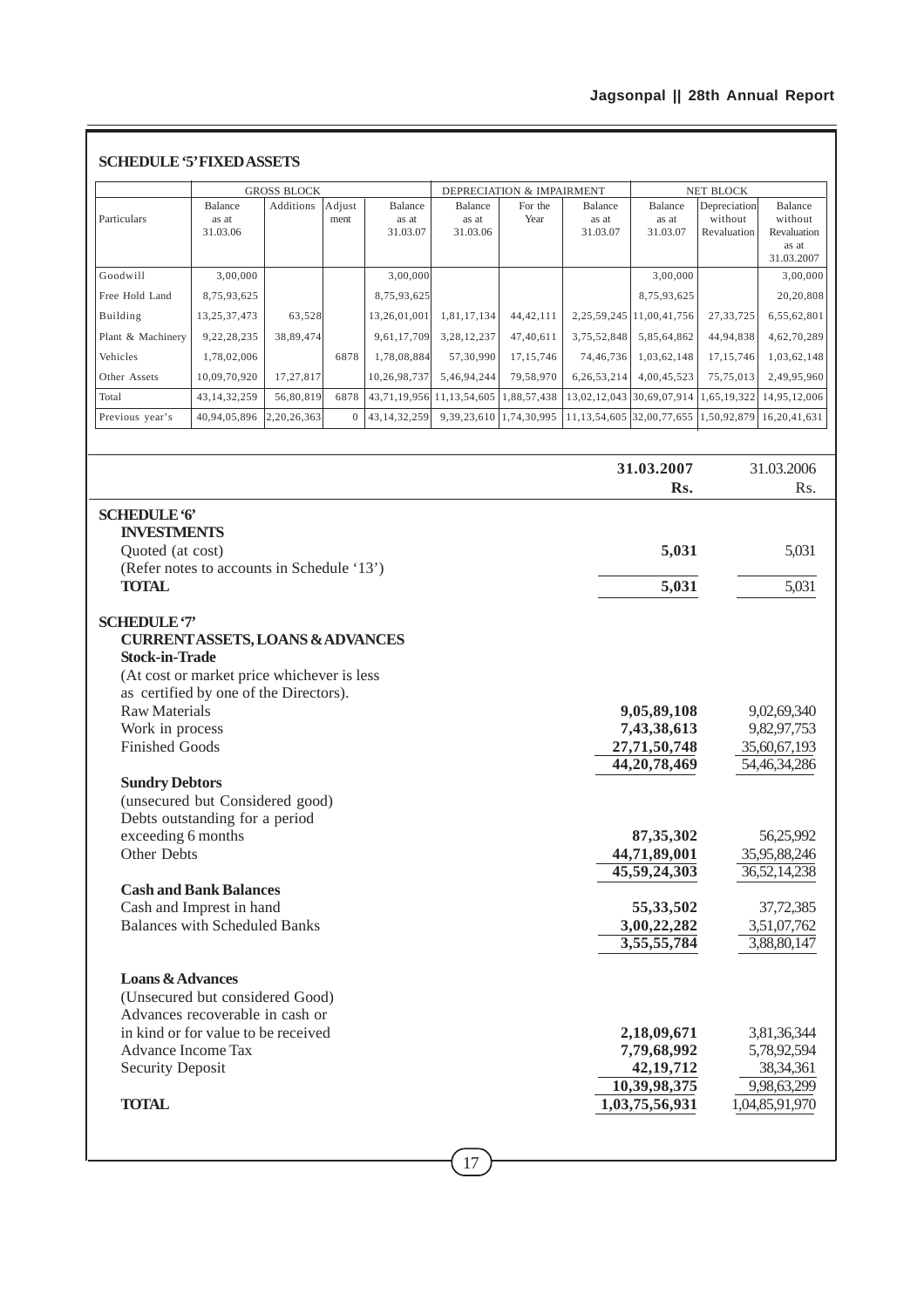# **Jagsonpal || 28th Annual Report**

|                                              |             | 31.03.2007      | 31.03.2006       |
|----------------------------------------------|-------------|-----------------|------------------|
|                                              |             | Rs.             | R <sub>s</sub> . |
| <b>SCHEDULE '8'</b>                          |             |                 |                  |
| <b>CURRENT LIABILITIES &amp; PROVISIONS</b>  |             |                 |                  |
| <b>Current Liabilities</b>                   |             |                 |                  |
| <b>Sundry Creditors</b>                      | 8,69,91,181 |                 | 11,27,82,245     |
| Other liabilities                            | 4,22,78,797 |                 | 6,81,44,081      |
| Interest Accrued but not due                 | 19,63,499   | 13, 12, 33, 477 | 24,88,096        |
| <b>Provisions</b>                            |             |                 |                  |
| Provision for taxation                       | 9,67,55,730 |                 | 8,06,09,801      |
| Proposed Dividend                            | 26,19,800   | 9,93,75,530     | 26,19,800        |
| <b>TOTAL</b>                                 |             | 23,06,09,007    | 26,66,44,023     |
| <b>SCHEDULE '9'</b>                          |             |                 |                  |
| <b>OTHER INCOME</b>                          |             |                 |                  |
| Miscellaneous Income                         |             | 77, 16, 748     | 48,71,044        |
| Dividend received from other companies       |             | 11,084          | 11,084           |
| <b>TOTAL</b>                                 |             | 77,27,832       | 48,82,128        |
| <b>SCHEDULE '10'</b>                         |             |                 |                  |
| <b>COST OF MATERIALS</b>                     |             |                 |                  |
| <b>Opening Stocks</b>                        |             | 9,02,69,340     | 10,77,74,330     |
| Add: Purchases                               |             | 65,91,24,243    | 80, 48, 77, 388  |
|                                              |             | 74,93,93,583    | 91,26,51,718     |
| Less: Closing Stocks                         |             | 9,05,89,108     | 9,02,69,340      |
| <b>TOTAL</b>                                 |             | 65,88,04,475    | 82,23,82,378     |
| <b>SCHEDULE '11'</b>                         |             |                 |                  |
| <b>OTHER EXPENDITURE</b>                     |             |                 |                  |
| Power and Fuel                               |             | 1,87,98,825     | 1,98,06,551      |
| Rent                                         |             | 60,35,578       | 67,52,098        |
| Repair and Maintenance                       |             | 83,60,617       | 1,43,26,877      |
| <b>Personnel Expenses</b>                    |             |                 |                  |
| $-$ Salaries, Wages, Bonus & Contribution to |             |                 |                  |
| Providend and other funds                    |             | 19,06,15,178    | 23,99,30,074     |
| - Welfare                                    |             | 27,43,768       | 39,20,029        |
| Insurance                                    |             | 74, 31, 257     | 75,10,769        |
| Miscellaneous Expenses                       |             | 2,62,08,904     | 3,56,37,322      |
| <b>Auditor's Remuneration</b>                |             | 1,60,000        | 1,60,000         |
| <b>Travelling Expenses</b>                   |             | 5,92,12,412     | 4,26,49,822      |
| Sales Administration Expenses                |             | 7,91,92,786     | 10,20,66,618     |
| Freight outward                              |             | 2,13,16,297     | 2,52,35,611      |
| <b>TOTAL</b>                                 |             | 42,00,75,622    | 49,79,95,771     |
| <b>SCHEDULE '12'</b>                         |             |                 |                  |
| <b>FINANCIAL EXPENSES</b>                    |             |                 |                  |
|                                              |             |                 |                  |
| Fixed deposits<br><b>TOTAL</b>               |             | 5,63,02,459     | 4,69,86,516      |
|                                              |             | 5,63,02,459     | 4,69,86,516      |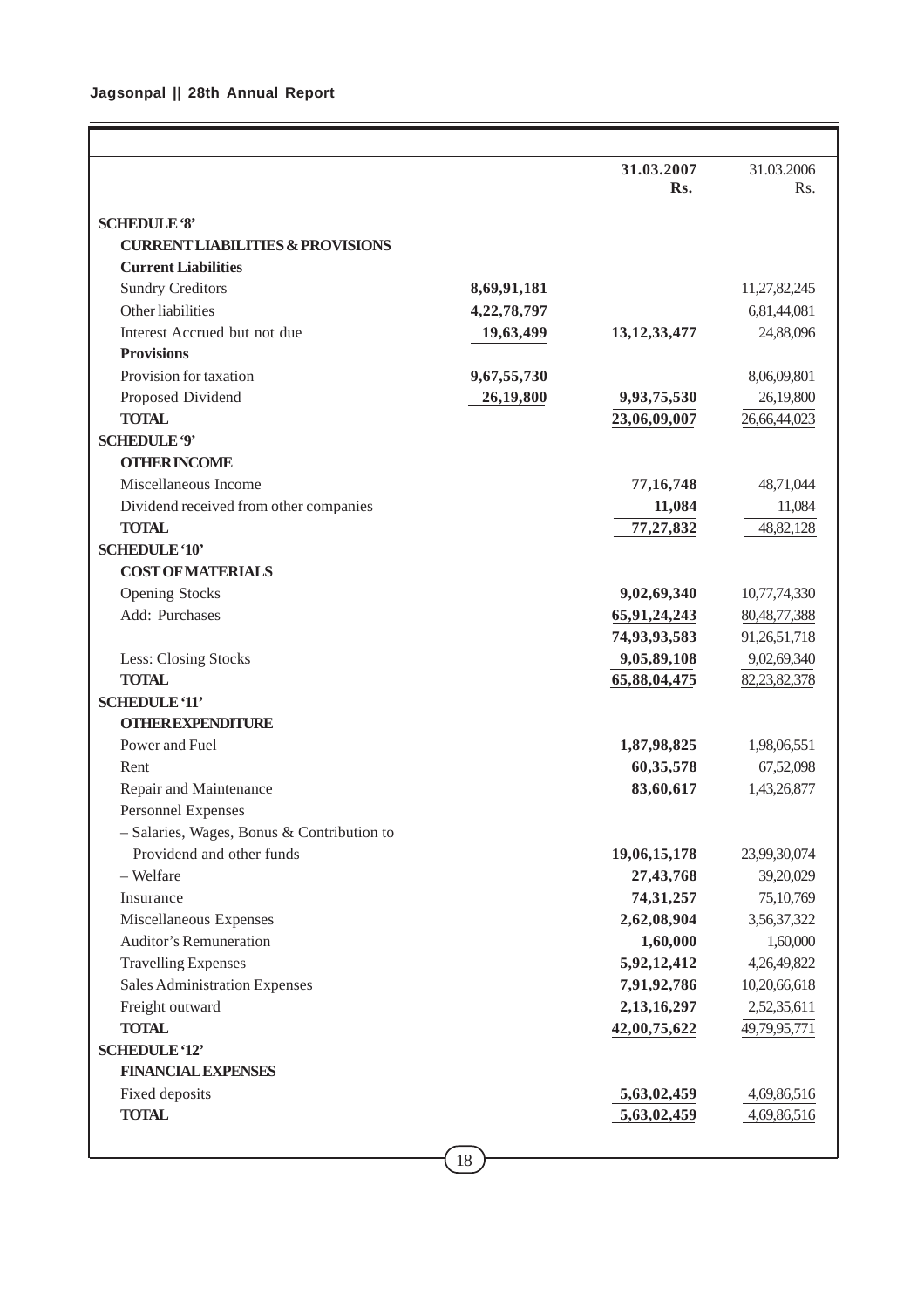# **SCHEDULE '13'**

## **NOTES TO ACCOUNTS**

Notes annexed to and forming part of the Balance Sheet as at 31st March 2007 and Profit & Loss Account for the Year ended on that date.

|                                | 31.03.2007 | 31.03.2006 |
|--------------------------------|------------|------------|
|                                | Rs.        | Rs.        |
| 1. Contingent Liabilities      |            |            |
| Bank guarantees                | 3.00.000   | 3,00,000   |
| $\sim$ $\sim$ $\sim$<br>$   -$ |            |            |

#### **2. Significant Accounting Policies**

The significant accounting policies followed by the Company are as follows:

- I. The Accounts have been prepared to comply in all material aspects with applicable accounting principles in India, the accounting standards issued by the Institute of Chartered Accountants of India and the relevant provisions of the Companies Act, 1956 consistently and are in consonance with generally accepted accounting principles.
- II. Fixed assets are stated at cost of acquisition and subsequent improvements thereto including taxes, duties, freight and other incidental expenses to acquisition and installation. In case of write up due to revaluation the fixed assets are shown at such higher amounts. The carrying amount of fixed assets are reviewed at each balance sheet date if there is any indication of impairment based on internal/external factors. Where the carrying value exceeds the estimated recoverable amount, provision for impairment is made to adjust the carrying value to the recoverable amount. The recoverable amount is the greater of the assets estimated net realizable value and value in use. In assessing value in use, the estimated future cash flows are discounted to their present value using an appropriate discounting rate.
- III. The Company follows the straight line method (S.L.M.) of charging depreciation on all assets. Consequent to the insertion of schedule XIV in Companies Act, 1956 with effect from 2nd April, 1987, depreciation has been provided at the S.L.M. rates prescribed in schedule XIV in respect of additions to fixed assets from and after the said date and in respect of additions to fixed assets prior to said date, the depreciation has been provided at older rates. Pursuant to the notification of department of Company affairs dated 16.12.1993, depreciation on assets acquired on and after the said date is provided at new rates.
- IV. Capital work in progress, is stated at cost.
- V. Long term investments are stated at cost.
- VI. Inventories are valued at the lower of cost and estimated net realisable value after providing for cost of obsolescence and other anticipated losses, wherever considered necessary. Finished goods and work in progress include costs of conversion and other costs incurred in bringing the inventories to their present location and condition.
- VII. Revenue is recognised on completion of sale of goods.
- VIII.Transactions in foreign currency are recorded at the exchange rates prevailing on the date of the transaction. Current assets and current liabilities (other than relating to fixed assets) are restated at the rates prevailing at year end or at the forward rates where forward cover has been taken and the difference between the year end rates/forward rate and exchange rates at the date of transaction. Transaction is recognised as income or expense.
- IX. Research and Development costs, (other than cost of fixed assets acquired) are charged as an expense in the year in which they are incurred.
- X. Contribution to Provident Fund is made monthly at a pre-determined rate to the provident fund authorities and accounted on an accrual basis.
- XI. Company has affected an arrangement with Life Insurance Corporation of India under Group Gratuity cum Life Assurance Scheme so as to cover future payment of Gratuity to retiring and other employees and is making the contribution to them as per the premium sought.
- XII. a) Sales comprise of sale of goods and internal transfers, net of trade discount, goods returns, breakages. b) Dividend on Shares, Insurance and other claims as and when received.
- 3. Reserve and Surplus includes an amount of Rs.10,00,00,000 as revaluation of:-

Land Rs. 6,00,00,000 Building Rs. 4,00,00,000 (As on 31.3.2001)

An amount of Rs.23,38,116 has been debited to revaluation reserve in 2006-07 ( previous year 23,38,116).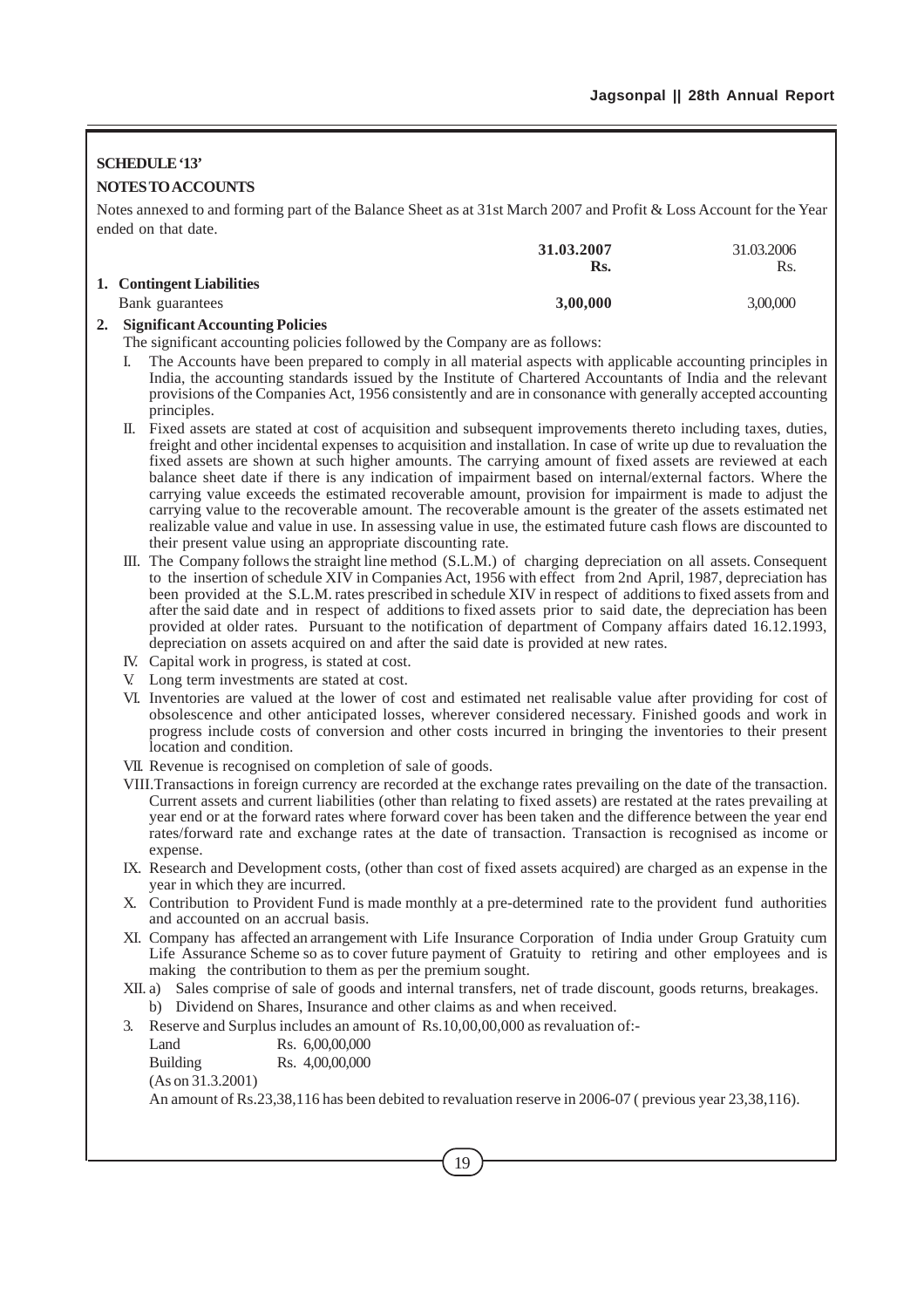# **Jagsonpal || 28th Annual Report**

|                                                                                                                               | 31.03.2007         | 31.03.2006  |
|-------------------------------------------------------------------------------------------------------------------------------|--------------------|-------------|
| 4. Capital Work in Process                                                                                                    | Rs. in lacs        | Rs. in lacs |
| Land                                                                                                                          | 428.06             | 350.66      |
| Civil Works                                                                                                                   | 620.56             |             |
| Preoperative Expenses :                                                                                                       |                    |             |
| Salary & Wages                                                                                                                | 58.60              | 22.44       |
| Travelling & Conveyance                                                                                                       | 22.42              | 7.39        |
| Interest                                                                                                                      | 100.00             | 47.36       |
| Others                                                                                                                        | 73.77              | 40.75       |
| Total                                                                                                                         | 1303.41            | 468.60      |
| 5. Provision for payment to Whole time Directors including Managing Director:                                                 |                    |             |
|                                                                                                                               | Rs.                | Rs.         |
| Salary                                                                                                                        | 57,60,000          | 57,60,000   |
| Commission                                                                                                                    |                    | 36,42,000   |
| Payment to other Directors :                                                                                                  |                    |             |
| Meeting Fees                                                                                                                  | 86,500             | 90,000      |
| Commission                                                                                                                    | 3,60,000           | 3,60,000    |
| Market Value of quoted long term (non-trade) investments:<br>6.                                                               |                    |             |
| 1304 Fully Paid Equity Shares of Ranbaxy Laboratories Ltd.                                                                    | 4,58,878           | 5,63,784    |
| 7. Repairs & Maintenance includes:                                                                                            |                    |             |
| Plant & Machinery                                                                                                             | 42,28,873          | 66,51,291   |
| <b>Building</b>                                                                                                               | 5,94,975           | 38,74,238   |
| Others                                                                                                                        | 35, 36, 769        | 38,01,349   |
| 8. As per the Companies Act 1956 the managerial personnel are not eligible for commission. An application under               |                    |             |
| Section 310 is being made to the Central Government for protection of Managerial Remuneration.                                |                    |             |
|                                                                                                                               | <b>Rs. in Lacs</b> | Rs. in Lacs |
| Profit before tax                                                                                                             | 465.54             | 842.62      |
| Directors' Remuneration                                                                                                       | 61.20              | 97.62       |
| Net Profit under section 198                                                                                                  | 526.74             | 940.24      |
| Commission payable to Wholetime Directors' @ 4%                                                                               |                    | 75.21       |
| Restricted to                                                                                                                 |                    | 36.42       |
| Commission payable to Independent Directors' @ 1%<br>Restricted to                                                            | 5.26               | 9.40        |
|                                                                                                                               | 3.60               | 3.60        |
| 9. Payment & provisions for Auditors relating to:                                                                             | Rs.                | Rs.         |
| Audit Fee<br>Other Matters                                                                                                    | 1,20,000           | 1,12,725    |
| 10. The Tax assessment of the Company under the Income Tax Act, 1961 has been completed up to the accounting year             | 40,000             | 40,000      |
| ending 31.03.2004 and there are no tax dues standing against the Company in respect of the above.                             |                    |             |
|                                                                                                                               | 31.03.2007         | 30.03.2006  |
| 11. Balance with Scheduled Banks Include:                                                                                     | Rs.                |             |
| <b>Current Accounts</b>                                                                                                       | 1,93,77,623        | 2,14,19,247 |
| Deposit Accounts                                                                                                              | 1,06,44,659        | 1,36,88,515 |
| 12. Payment of provident fund                                                                                                 | 47,96,805          | 50,77,432   |
| 13. Excise duty payable on finished goods is accounted in the year of manufacture. The treatment has no impact on the profit. |                    |             |
|                                                                                                                               |                    |             |
| 20                                                                                                                            |                    |             |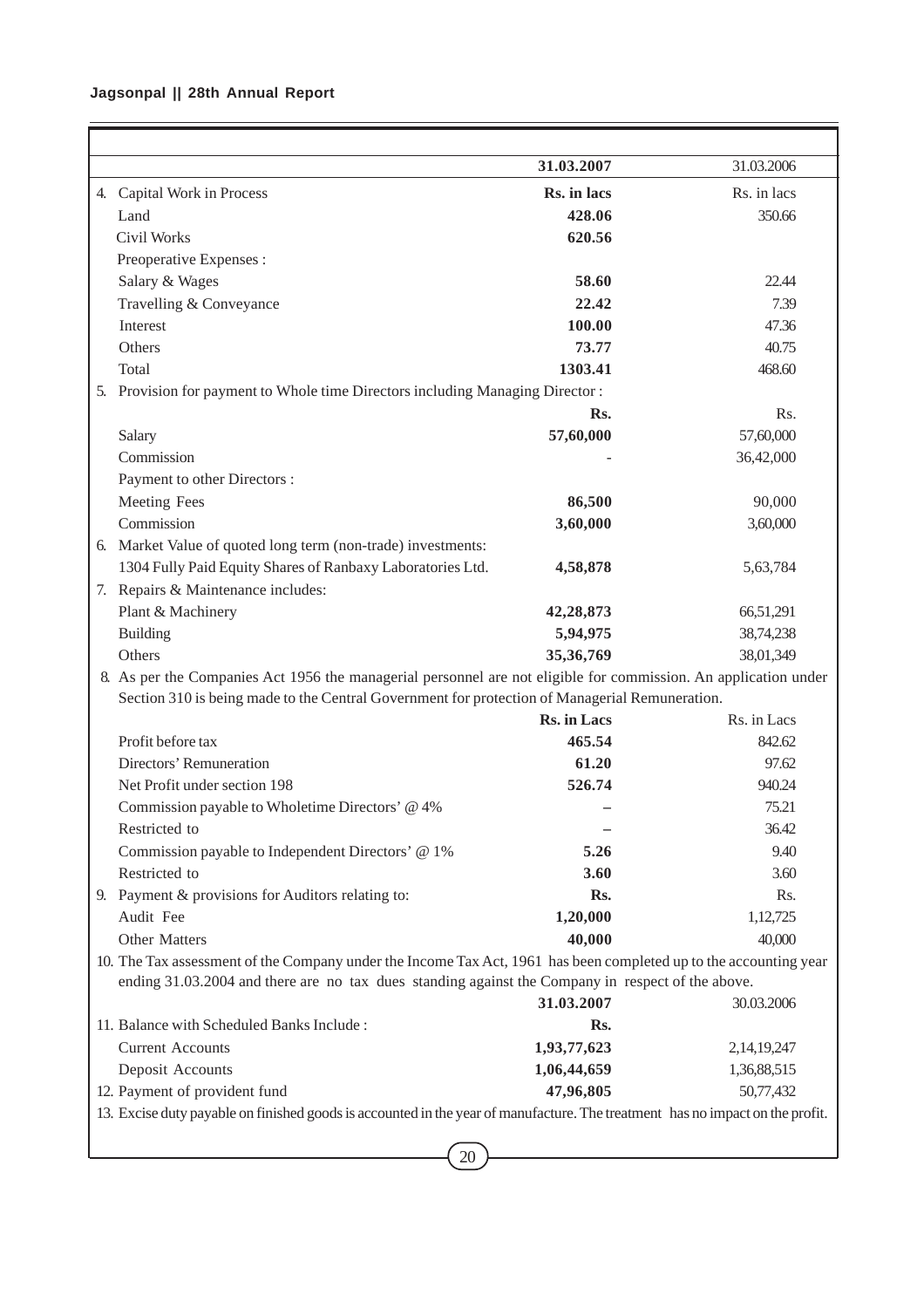14. ADDITIONAL INFORMATION PURSUANT TO PARAGRAPHS 3 & 4 OF PART II OF SCHEDULE VI OF THE COMPANIES ACT, 1956 ( As certified by a Director and accepted by the Auditors).

| <b>Goods manufactured</b>            | Unit of<br>Measure        |               | <b>Actual Production</b><br>01.04.2006 to<br>31.03.2007 |               | <b>Actual Production</b><br>01.04.2005 to<br>31.03.2006 |  |
|--------------------------------------|---------------------------|---------------|---------------------------------------------------------|---------------|---------------------------------------------------------|--|
| Capsules                             | <b>Millions</b>           |               | 398.87                                                  | 382.86        |                                                         |  |
| Tablets                              | <b>Millions</b>           |               | 248.84                                                  |               | 273.21                                                  |  |
| Syrups                               | Kl Ltrs.                  |               | 729.61                                                  |               | 839.48                                                  |  |
| Ampoules                             | Kl Ltrs                   |               | 5.13                                                    |               | 6.05                                                    |  |
| <b>Vials</b>                         | Kl Ltrs                   |               | 18.12                                                   |               | 84.08                                                   |  |
| <b>Ointments</b>                     | M. Tonnes                 |               | 32.63                                                   |               | 42.82                                                   |  |
| Bulk Drugs & Intermediates           | M. Tonnes                 |               | 65.19                                                   |               | 51.93                                                   |  |
| Dry Powder                           | M. Tonnes                 |               | 0.20                                                    |               | 2.27                                                    |  |
| <b>B. STOCKS OF FINISHED GOODS.</b>  |                           |               |                                                         |               | (Rs. lacs)                                              |  |
| <b>Class of Goods</b>                | Unit of<br><b>Measure</b> |               | 31.03.2007                                              |               | 31.03.2006                                              |  |
|                                      |                           | Qty.          | <b>Value</b>                                            | Qty.          | <b>Value</b>                                            |  |
| Capsules                             | Millions                  | 50.30         | 786.93                                                  | 71.56         | 981.87                                                  |  |
| Tablets                              | Millions                  | 37.60         | 660.43                                                  | 41.86         | 738.21                                                  |  |
| Syrups                               | Kl Ltrs.                  | 188.55        | 477.68                                                  | 152.97        | 443.96                                                  |  |
| Ampoules                             | Kl Ltrs                   | 2.25          | 610.87                                                  | 2.02          | 1049.34                                                 |  |
| <b>Vials</b>                         | Kl Ltrs                   | 0.73          | 9.37                                                    | 7.18          | 44.51                                                   |  |
| Ointments                            | M. Tonnes                 | 5.94          | 54.61                                                   | 7.20          | 66.59                                                   |  |
| Bulk Drugs & Intermediates           | M. Tonnes                 | 0.79          | 148.50                                                  | 6.38          | 101.95                                                  |  |
| Dry Powder                           | M. Tonnes                 | 0.08          | 11.38                                                   | 0.38          | 66.28                                                   |  |
| Infusion                             | Kl Ltrs.                  | 3.44          | 11.73                                                   | 15.73         | 67.96                                                   |  |
| C. TURNOVER OF FINISHED GOODS.       |                           |               |                                                         |               | (Rs.lacs)                                               |  |
| <b>Class of Goods</b>                | Unit of                   |               | 01.04.2006                                              |               | 01.04.2005                                              |  |
|                                      | <b>Measure</b>            | to 31.03.2007 |                                                         | to 31.03.2006 |                                                         |  |
|                                      |                           | Qty.          | <b>Value</b>                                            | Qty.          | <b>Value</b>                                            |  |
| Capsules                             | Millions                  | 445.93        | 5984.66                                                 | 633.36        | 7427.16                                                 |  |
| Tablets                              | Millions                  | 289.43        | 2916.73                                                 | 380.48        | 3837.68                                                 |  |
| Syrups                               | Kl Ltrs.                  | 811.25        | 1559.89                                                 | 939.76        | 1340.56                                                 |  |
| Injectables:                         |                           |               |                                                         |               |                                                         |  |
| Ampoules                             | Kl Ltrs                   | 5.14          | 1554.58                                                 | 7.45          | 2369.08                                                 |  |
| <b>Vials</b>                         | Kl Ltrs                   | 27.44         | 135.63                                                  | 113.38        | 354.21                                                  |  |
| Ointments                            | M. Tonnes                 | 44.66         | 353.87                                                  | 72.18         | 455.12                                                  |  |
| <b>Bulk Drugs &amp;Intermediates</b> | M. Tonnes                 | 70.78         | 1803.54                                                 | 53.98         | 1154.80                                                 |  |
| Dry Powder                           | M. Tonnes                 | 1.34          | 103.79                                                  | 1.97          | 125.01                                                  |  |
| Infusion                             | Kl Ltrs.                  | 33.18         | 112.93                                                  | 56.42         | 149.81                                                  |  |
| D. PURCHASE OF FINISHED GOODS        |                           |               |                                                         |               | (Rs. lacs)                                              |  |
| <b>Class of Goods</b>                | Unit of                   |               | 01.04.2006                                              |               | 01.01.2005                                              |  |
|                                      | <b>Measure</b>            |               | to 31.03.2007                                           | to 31.03.2006 |                                                         |  |
|                                      |                           | Qty.          | <b>Value</b>                                            | Qty.          | <b>Value</b>                                            |  |
| Capsules                             | Millions                  | 25.80         | 460.81                                                  | 94.71         | 1936.96                                                 |  |
| Tablets                              | Millions                  | 36.33         | 435.36                                                  | 66.25         | 925.71                                                  |  |
| Syrup                                | Kl Ltrs                   | 117.22        | 281.00                                                  | 105.08        | 354.00                                                  |  |
| Ampoules                             | Kl Ltrs.                  | 0.24          | 141.71                                                  | 2.07          | 773.09                                                  |  |
| <b>Vials</b>                         | Kl Ltrs.                  | 2.87          | 39.11                                                   | 17.70         | 106.20                                                  |  |
| Ointment                             | M.Tonnes                  | 10.77         | 92.86                                                   | 20.19         | 157.76                                                  |  |
| <b>Bulk Drugs</b>                    | M.tonnes                  |               |                                                         |               |                                                         |  |
| Dry Powder                           | M. Tonnes                 | 0.84          | 93.21                                                   |               |                                                         |  |
| Infusions                            | Kl Ltrs.                  | 20.89         | 39.46                                                   | 63.32         | 149.31                                                  |  |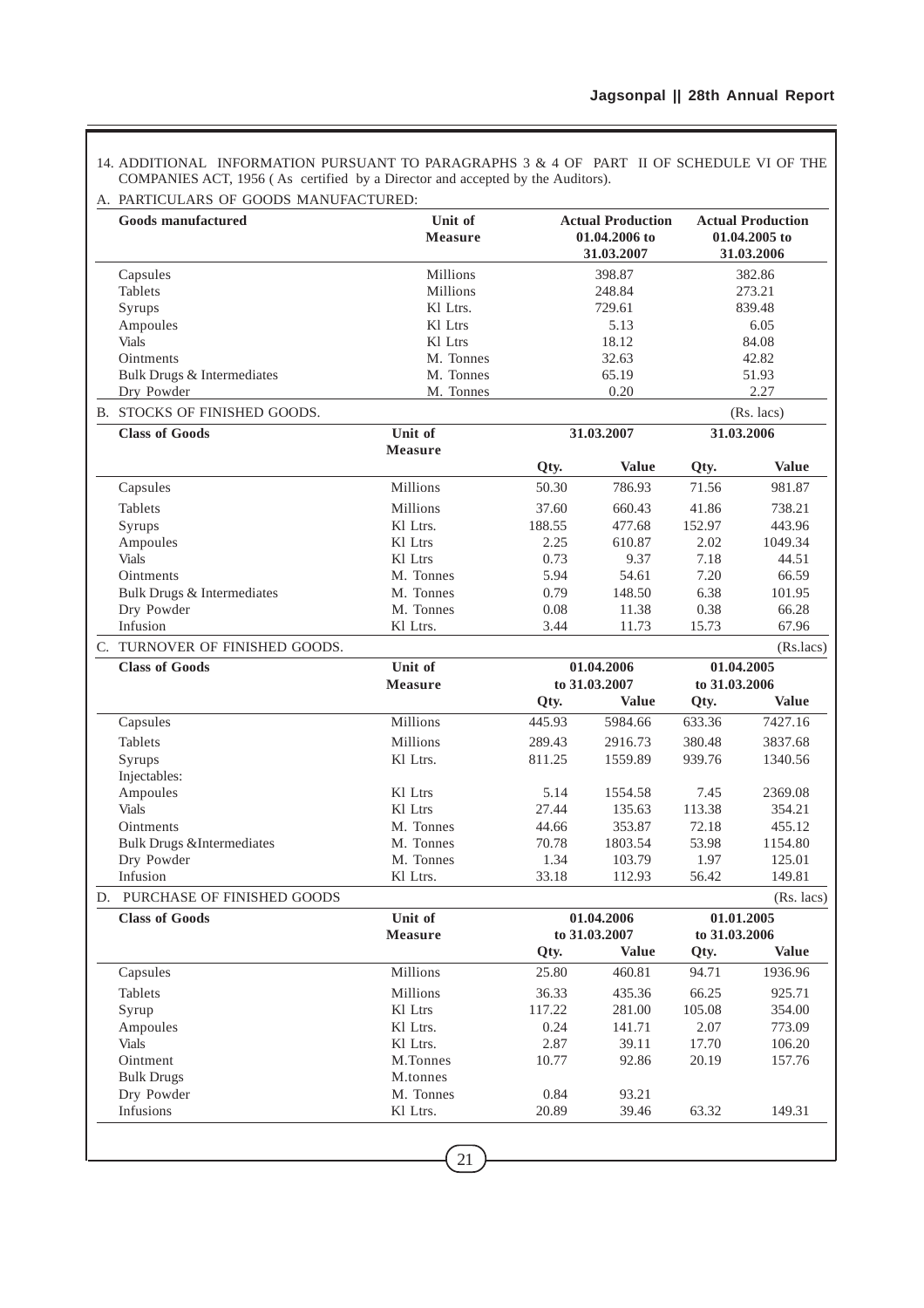# **Jagsonpal || 28th Annual Report**

| <b>INSTALLED CAPACITY</b><br>Е.                                                                                                                                                                                                                                |                           |       |                |              |                   |
|----------------------------------------------------------------------------------------------------------------------------------------------------------------------------------------------------------------------------------------------------------------|---------------------------|-------|----------------|--------------|-------------------|
| <b>Class of Goods</b>                                                                                                                                                                                                                                          | Unit of<br><b>Measure</b> |       | 31.03.2007     |              | 31.03.2006        |
| Capsules                                                                                                                                                                                                                                                       | Millions                  |       | 1300           |              | 1300              |
| Tablets                                                                                                                                                                                                                                                        | Millions                  |       | 1300           |              | 1300              |
| Syrup                                                                                                                                                                                                                                                          | Kl Ltrs.                  |       | 2400           |              | 2400              |
| Injectables:                                                                                                                                                                                                                                                   |                           |       |                |              |                   |
| Ampoules                                                                                                                                                                                                                                                       | Kl Ltrs                   |       | 33             |              | 33                |
| <b>Vials</b>                                                                                                                                                                                                                                                   | Kl Ltrs                   |       | 406            |              | 406               |
| Ointment                                                                                                                                                                                                                                                       | M. Tonnes                 |       | 164            |              | 164               |
| F. CONSUMPTION OF RAW MATERIAL                                                                                                                                                                                                                                 |                           |       |                |              |                   |
| <b>Item</b>                                                                                                                                                                                                                                                    | Unit of                   |       | 01.04.2006     |              | 01.04.2005        |
|                                                                                                                                                                                                                                                                | <b>Measure</b>            |       | to 31.3.2007   | to 31.3.2006 |                   |
|                                                                                                                                                                                                                                                                |                           | Qty.  | <b>Value</b>   | Qty.         | <b>Value</b>      |
| D L Oxyphene Base                                                                                                                                                                                                                                              | M. Tonnes                 | 39.01 | 1181.44        | 37.7         | 1041.09           |
| Others*                                                                                                                                                                                                                                                        |                           |       | 5406.60        |              | 7182.82           |
| Total                                                                                                                                                                                                                                                          |                           |       | 6588.04        |              | 8223.82           |
| * No single item constitutes more than 10% in value terms of total consumption<br>G. BREAK-UP OF CONSUMPTION OF                                                                                                                                                | <b>MATERIALS</b>          |       |                |              |                   |
| Indigenous (Rs lacs)                                                                                                                                                                                                                                           |                           |       | 5843.64        |              | 7478.99           |
| As % age of total                                                                                                                                                                                                                                              |                           |       | 88.70          |              | 90.94             |
| Imported (Rs lacs)                                                                                                                                                                                                                                             |                           |       | 744.40         |              | 744.83            |
| As % age of Total                                                                                                                                                                                                                                              |                           |       | 11.30          |              | 9.06              |
| H. VALUE OF IMPORTS ON CIF BASIS                                                                                                                                                                                                                               |                           |       |                |              |                   |
| Raw Materials (Rs lacs)                                                                                                                                                                                                                                        |                           |       | 735.35         |              | 659.65            |
| Ι.<br>VALUE OF FINISHED GOODS PURCHASED (Rs lacs)                                                                                                                                                                                                              |                           |       | 1583.52        |              | 4403.30           |
| J.<br>EXPENDITURE IN FOREIGN EXCHANGE                                                                                                                                                                                                                          |                           |       |                |              |                   |
| Travelling (Rs lacs)                                                                                                                                                                                                                                           |                           |       | 31.07          |              | 51.55             |
| Subscription                                                                                                                                                                                                                                                   |                           |       | 0.58           |              | Nil               |
| Others                                                                                                                                                                                                                                                         |                           |       | 93.81          |              | 44.64             |
| K. EARNINGS IN FOREIGN EXCHANGE                                                                                                                                                                                                                                |                           |       |                |              |                   |
| Export FOB value (Rs lacs)                                                                                                                                                                                                                                     |                           |       | 457.41         |              | 432.36            |
| 15. Deferred tax adjustment has been made upto 31.03.2007 No affect of section 43B liabilities have been made as they are<br>permanent differences.                                                                                                            |                           |       |                |              |                   |
| 16. Segment Reporting                                                                                                                                                                                                                                          |                           |       |                |              |                   |
| The company operates in the Pharmaceutical segment. The segment results are as under:-                                                                                                                                                                         |                           |       |                |              |                   |
| Sales (Rs. in lacs)                                                                                                                                                                                                                                            |                           |       | 14525.61       |              | 17213.43          |
| Profit after tax (Rs. in lacs)                                                                                                                                                                                                                                 |                           |       | 280.29         |              | 496.39            |
| 17. Disclosure of Earning per Share:                                                                                                                                                                                                                           |                           |       |                |              |                   |
| Basic and diluted Earning per Share                                                                                                                                                                                                                            |                           |       | Rs.1.07        |              | Rs. 1.89          |
| 18. Related party disclosures - AS 18                                                                                                                                                                                                                          |                           |       |                |              |                   |
| A) The company does not have any subsidiary company and or related companies.                                                                                                                                                                                  |                           |       |                |              |                   |
| B) Directors:-                                                                                                                                                                                                                                                 | Transaction               |       |                |              |                   |
| Jagmohan Singh Kochhar                                                                                                                                                                                                                                         | 28,80,000                 |       | - Remuneration |              |                   |
| Rajpal Singh Kochhar                                                                                                                                                                                                                                           | 28,80,000                 |       | - Remuneration |              |                   |
| Related parties:-                                                                                                                                                                                                                                              |                           |       |                |              |                   |
| Prithipal Singh Kochhar                                                                                                                                                                                                                                        | 8,39,400                  |       | - Remuneration |              |                   |
| 19. Previous years' figures have been re-grouped and rearranged wherever necessary.                                                                                                                                                                            |                           |       |                |              |                   |
| 20. The names of small scale industries to whom the Company owes dues outstanding for more than 30 days at the Balance Sheet<br>date, computed on unit-wise basis, are: M/s. Classic Bottle Caps Pvt. Ltd , Jay Kay Printers, Lasersec India Pvt. Ltd. New Age |                           |       |                |              |                   |
| Aqua Pvt. Ltd., Nitin Life Sciences Ltd.                                                                                                                                                                                                                       |                           |       |                |              |                   |
| As per our report of even date                                                                                                                                                                                                                                 |                           |       |                |              |                   |
| For P.P. Thukral & Co.                                                                                                                                                                                                                                         | <b>J.S. Kochhar</b>       |       |                |              | S. Mukhopadhyay   |
| <b>Chartered Accountants</b>                                                                                                                                                                                                                                   | Chairman                  |       |                |              | Director          |
|                                                                                                                                                                                                                                                                |                           |       |                |              |                   |
| <b>Suresh Sethi</b>                                                                                                                                                                                                                                            | A.C. Chakrabortti         |       |                |              | Dr. S.K. Goyal    |
| Partner                                                                                                                                                                                                                                                        | Director                  |       |                |              | Director          |
| Place: New Delhi                                                                                                                                                                                                                                               | Sanjiv Kumar Dudeja       |       |                |              | S.K. Mata         |
| Dated: 25.08.2007                                                                                                                                                                                                                                              | General Manager           |       |                |              | Company Secretary |
|                                                                                                                                                                                                                                                                |                           |       |                |              |                   |
|                                                                                                                                                                                                                                                                | 22                        |       |                |              |                   |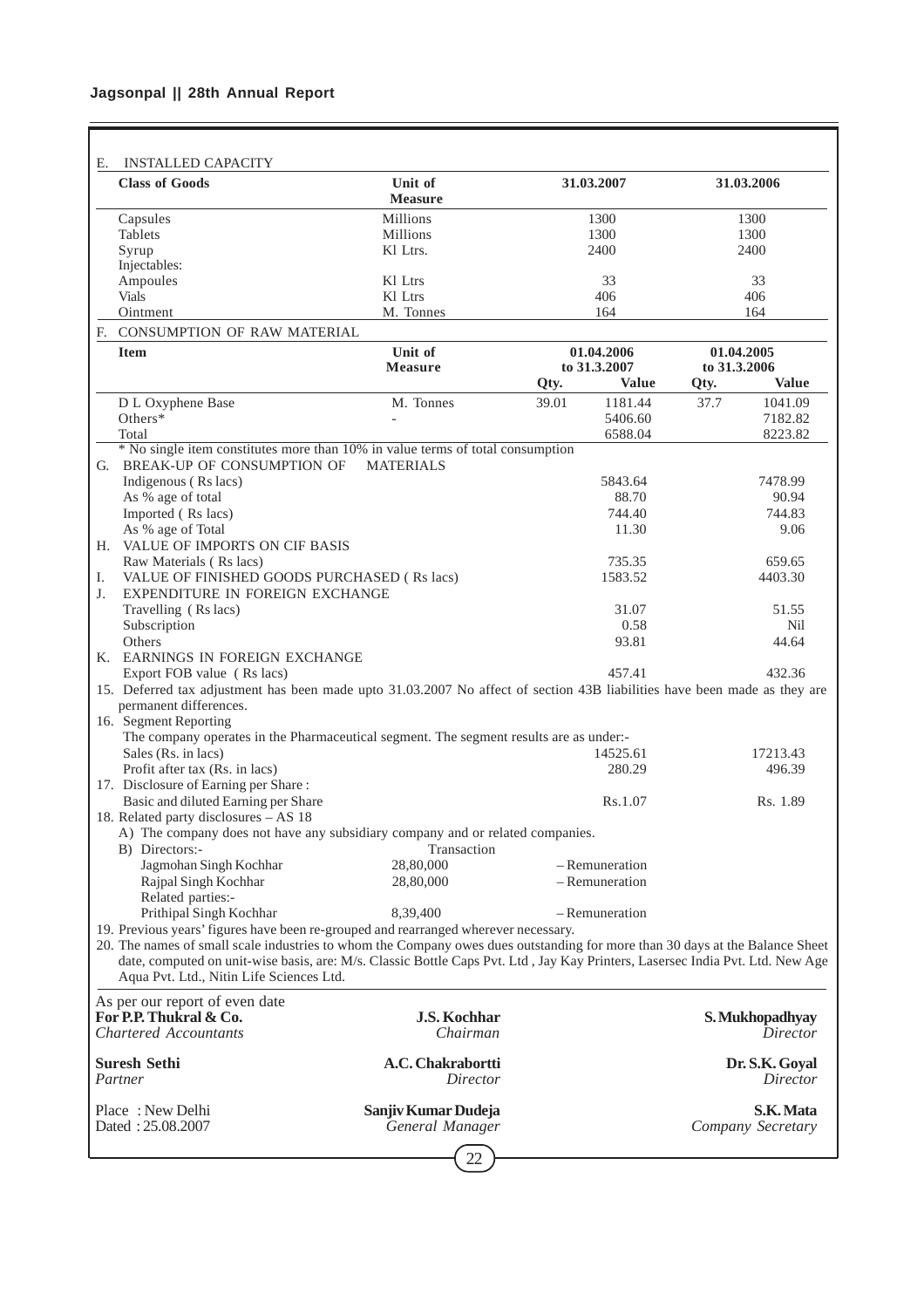| I.  | Part IV of Schedule VI of The Companies Act, 1956<br><b>Balance Sheet Abstract and Company's General Business Profile</b><br><b>Registration Details</b>                                                                                                        |                                                                                                                |                           |                |                                                           |
|-----|-----------------------------------------------------------------------------------------------------------------------------------------------------------------------------------------------------------------------------------------------------------------|----------------------------------------------------------------------------------------------------------------|---------------------------|----------------|-----------------------------------------------------------|
|     | Registration No.                                                                                                                                                                                                                                                | 9181                                                                                                           | <b>State Code</b>         |                | 55                                                        |
|     | <b>Balance Sheet Date</b>                                                                                                                                                                                                                                       | : 31.03.2007                                                                                                   |                           |                |                                                           |
|     |                                                                                                                                                                                                                                                                 |                                                                                                                |                           |                |                                                           |
| П.  | Capital Raised During the year (Amount in Rs. thousand)                                                                                                                                                                                                         |                                                                                                                |                           |                |                                                           |
|     | Public Issue                                                                                                                                                                                                                                                    | <b>NIL</b>                                                                                                     | Rights Issue              |                | <b>NIL</b>                                                |
|     | Bonus Issue                                                                                                                                                                                                                                                     | <b>NIL</b>                                                                                                     | Private Placement/Others: |                | NIL                                                       |
|     | III. Position of Mobilisation and Deployment of Funds (Amount in Rs. thousand)                                                                                                                                                                                  |                                                                                                                |                           |                |                                                           |
|     | <b>Total Liabilities</b>                                                                                                                                                                                                                                        | 1474811                                                                                                        | <b>Total Assets</b>       |                | 1474811                                                   |
|     |                                                                                                                                                                                                                                                                 |                                                                                                                |                           |                |                                                           |
|     | <b>SOURCES OF FUNDS</b>                                                                                                                                                                                                                                         |                                                                                                                |                           |                |                                                           |
|     | Paid-Up Capital                                                                                                                                                                                                                                                 | 130990                                                                                                         | Reserves & Surplus        | $\ddot{\cdot}$ | 593990                                                    |
|     | Secured Loans                                                                                                                                                                                                                                                   | 435261                                                                                                         | Unsecured Loans           | ÷              | 58699                                                     |
|     | Deferred Tax Liability                                                                                                                                                                                                                                          | 25263                                                                                                          |                           |                |                                                           |
|     | <b>APPLICATION OF FUNDS</b>                                                                                                                                                                                                                                     |                                                                                                                |                           |                |                                                           |
|     | Net Fixed Assets                                                                                                                                                                                                                                                | 437250                                                                                                         | Investments               |                | 5                                                         |
|     | Net Current Assets                                                                                                                                                                                                                                              | 806948                                                                                                         | Misc. Expenditure         | ÷              | <b>NIL</b>                                                |
|     | <b>Accumulated Losses</b>                                                                                                                                                                                                                                       | <b>NIL</b>                                                                                                     |                           |                |                                                           |
| IV. | Performance of Company (Amount in Rs. thousand)                                                                                                                                                                                                                 |                                                                                                                |                           |                |                                                           |
|     | Turnover                                                                                                                                                                                                                                                        | 1452562                                                                                                        | Total Expenditure         |                | 1406008                                                   |
|     | Profit/Loss Before Tax                                                                                                                                                                                                                                          | 46554<br>$\ddot{\cdot}$                                                                                        | Profit/Loss After Tax     | $\ddot{\cdot}$ | $+28029$                                                  |
|     | Earning Per Share                                                                                                                                                                                                                                               | Rs. 1.07                                                                                                       | Dividend Rate             |                | 2%                                                        |
| V.  | Generic names of three principal products/services of Company<br>(As per monetary terms)<br>Item Code No. (ITC Code)<br><b>Product Description</b><br>Item Code No. (ITC Code)<br>Product Description<br>Item Code No. (ITC Code)<br><b>Product Description</b> | 294200<br>÷<br>Dextropropoxyphene Hydrochloride<br>300410<br>Ampicillin<br>÷<br>300490<br>Nandrolone Decanoate |                           |                |                                                           |
|     | As per our report of even date<br>For P.P. Thukral & Co.<br><b>Chartered Accountants</b><br><b>Suresh Sethi</b><br>Partner                                                                                                                                      | <b>J.S. Kochhar</b><br>Chairman<br>A.C. Chakrabortti<br>Director                                               |                           |                | S. Mukhopadhyay<br>Director<br>Dr. S.K. Goyal<br>Director |
|     | Place: New Delhi<br>Dated: 25.08.2007                                                                                                                                                                                                                           | Sanjiv Kumar Dudeja<br>General Manager                                                                         |                           |                | S.K. Mata<br>Company Secretary                            |
|     |                                                                                                                                                                                                                                                                 | 23                                                                                                             |                           |                |                                                           |

ľ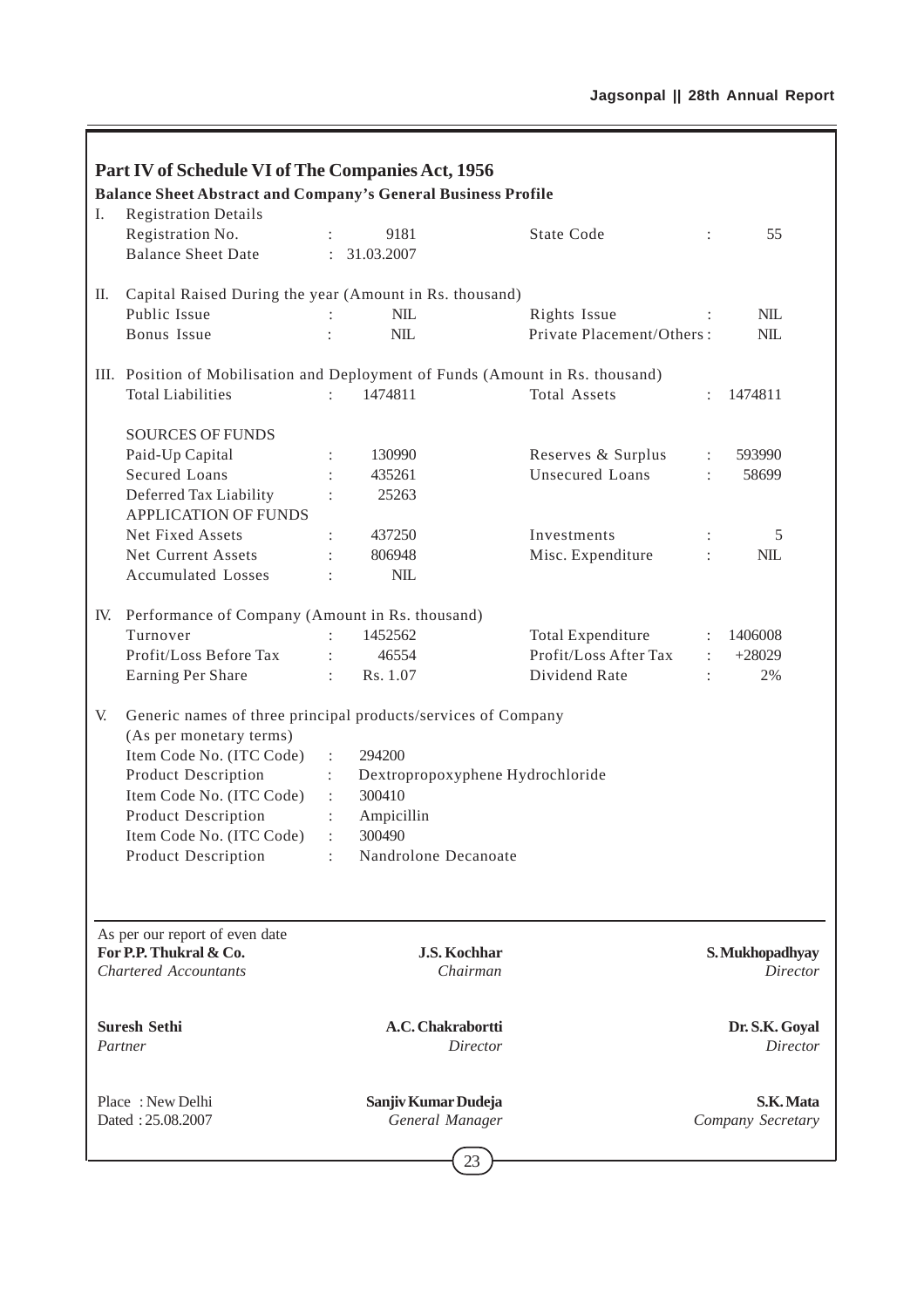# **Cash Flow Statement**

**for the Period Ended 31st March, 2007**

(Pursuant to Clause 32 of the Listing Agreement)

|              |                                                                                                                                                                                                   |                                              | 31.03.2007        | 31.03.2006                         |
|--------------|---------------------------------------------------------------------------------------------------------------------------------------------------------------------------------------------------|----------------------------------------------|-------------------|------------------------------------|
|              |                                                                                                                                                                                                   |                                              | (Rs.)             | (Rs.)                              |
| A.           | <b>Cash Flow From operating activies</b>                                                                                                                                                          |                                              |                   |                                    |
|              | Net Profit before tax and extraordinary items                                                                                                                                                     |                                              | 4,65,54,066       | 8,42,61,566                        |
| Add:         | Adjustment for Depreciation                                                                                                                                                                       |                                              | 1,65,19,322       | 1,50,92,879                        |
|              | Total                                                                                                                                                                                             |                                              | 6,30,73,388       | 9,93,54,444                        |
| Add:         | Interest                                                                                                                                                                                          |                                              | 5,63,02,459       | 4,69,86,516                        |
|              | Operating profit before working capital changes                                                                                                                                                   |                                              | 11,93,75,847      | 14,63,40,960                       |
|              | Less: Increase in Inventories                                                                                                                                                                     |                                              | (10, 25, 55, 817) | (12, 85, 19, 705)                  |
|              | Increase in Sundry Debtors                                                                                                                                                                        |                                              | 9,07,10,065       | 16, 13, 78, 307                    |
|              | Increase in Loans & Advances                                                                                                                                                                      |                                              | 41,35,076         | (3,20,69,751)                      |
|              | Increase in Balances with Scheduled Bank                                                                                                                                                          |                                              | (50, 85, 479)     | 1,21,50,326                        |
|              |                                                                                                                                                                                                   |                                              | 13,21,72,002      | 13,34,01,783                       |
| Add:         | Increase in Current Liabilities & Provisions                                                                                                                                                      |                                              | (3,65,78,476)     | (94, 80, 585)                      |
|              | Increase in Short term borrowings from banks                                                                                                                                                      |                                              | 59,81,081         | 4,98,95,091                        |
|              |                                                                                                                                                                                                   |                                              | 10,15,74,607      | 17,38,16,289                       |
|              | Less: Payment of Interest                                                                                                                                                                         |                                              | 5,63,02,459       | 4,69,86,516                        |
|              | Income Tax, Deferred Tax & Fringe Benefit Tax                                                                                                                                                     |                                              | 1,85,24,660       | 5,80,07,511                        |
|              | Dividend & Tax on Dividend                                                                                                                                                                        |                                              | 30,65,035         | 29,87,227                          |
|              | Cash flow before extra ordinary items                                                                                                                                                             |                                              | 2,36,82,453       | 6,58,35,036                        |
| <b>B.</b>    | <b>Cash Outflow for investing activities</b>                                                                                                                                                      |                                              |                   |                                    |
|              | Additions to fixed assets                                                                                                                                                                         |                                              | 8,91,69,648       | 6,88,86,020                        |
|              |                                                                                                                                                                                                   |                                              | (6,54,87,195)     | (30,50,984)                        |
| $\mathbf{C}$ | <b>Cash Flow from financing activities</b>                                                                                                                                                        |                                              |                   |                                    |
| Add:         | Proceeds from long term borrowings                                                                                                                                                                |                                              | 8,00,00,561       |                                    |
|              | Proceeds from Fixed deposits                                                                                                                                                                      |                                              | (1,27,52,250)     | 53,24,879                          |
|              |                                                                                                                                                                                                   |                                              | 17,61,116         | 22,73,895                          |
| Add:         | Cash & Imprest in Hand as on 31.03.06                                                                                                                                                             |                                              | 37,72,385         | 14,98,490                          |
|              | Balance of Cash & Imprest in Hand                                                                                                                                                                 |                                              | 55,33,501         | 37,72,385                          |
|              | as on 31.03.07                                                                                                                                                                                    |                                              |                   |                                    |
|              | We have verified the above Cash Flow Statement for the year ended<br>31st March 2007 with the audited accounts for the year ended on that<br>date and found the same to be in agreement therewith |                                              |                   |                                    |
|              | As per our report of even date<br>For P.P. Thukral & Co.<br><b>Chartered Accountants</b>                                                                                                          | <b>J.S. Kochhar</b><br>Chairman              |                   | S. Mukhopadhyay<br><b>Director</b> |
| Partner      | <b>Suresh Sethi</b>                                                                                                                                                                               | A.C. Chakrabortti<br><b>Director</b>         |                   | Dr. S.K. Goyal<br>Director         |
|              | Place: New Delhi<br>Dated: 25.08.2007                                                                                                                                                             | Sanjiv Kumar Dudeja<br>General Manager<br>24 |                   | S.K. Mata<br>Company Secretary     |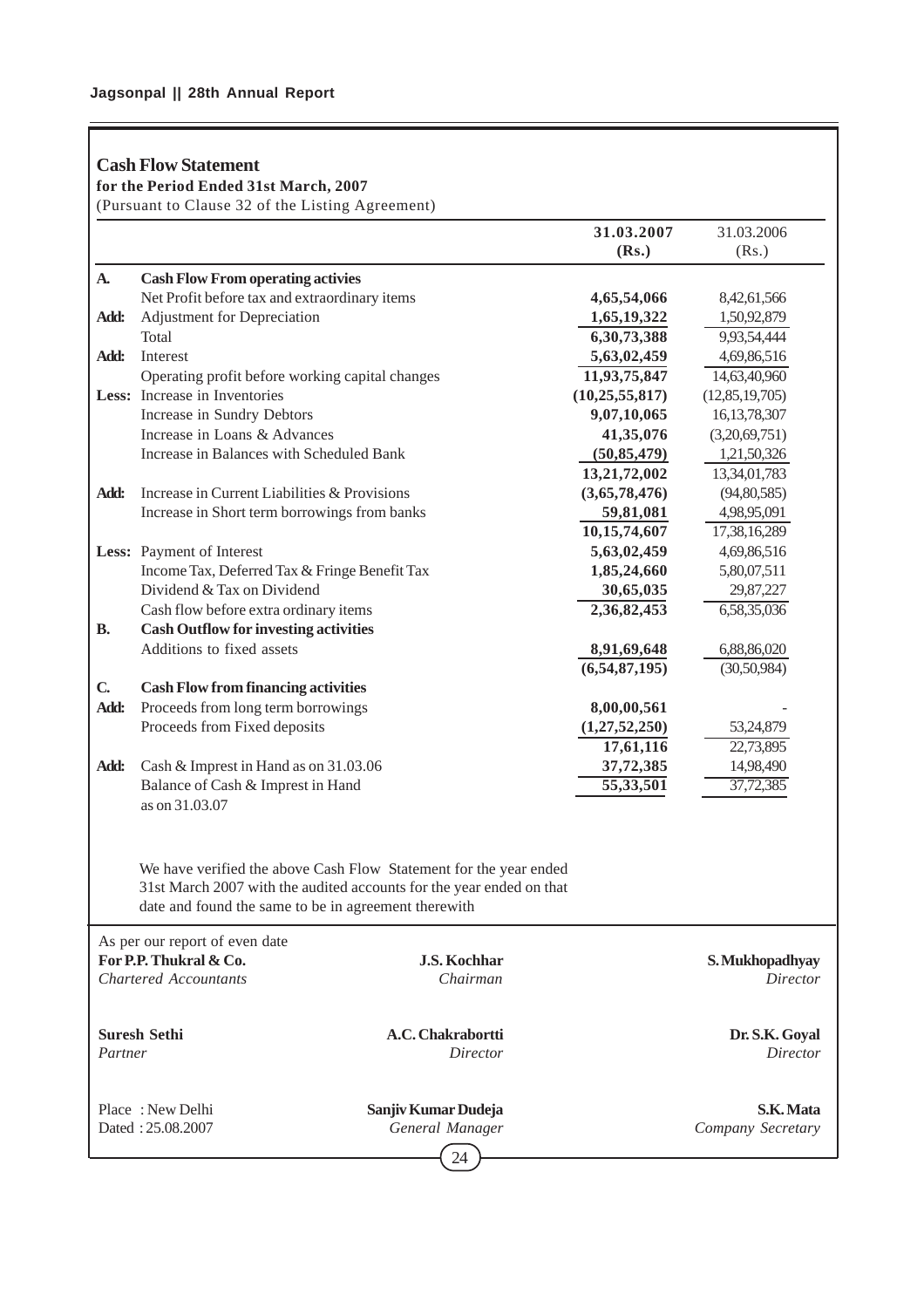| <b>JAGSONPAL PHARMACEUTICALS LIMITED</b><br><b>PROXY</b>                                                                                                                                |                            |
|-----------------------------------------------------------------------------------------------------------------------------------------------------------------------------------------|----------------------------|
|                                                                                                                                                                                         |                            |
|                                                                                                                                                                                         |                            |
|                                                                                                                                                                                         |                            |
|                                                                                                                                                                                         |                            |
|                                                                                                                                                                                         |                            |
| as my/our proxy in my/our absence to attend and vote for me/us, and on my/our behalf, at the 28th Annual                                                                                |                            |
| General Meeting of the Company to be held on 29.09.2007                                                                                                                                 | Thirty<br>Paise<br>Revenue |
|                                                                                                                                                                                         | Stamp                      |
| Notes: The proxy must be deposited at the Registered Office of the Company at T-210J, Shahpur Jat, New<br>Delhi-110049, not less than 48 hours before the time for holding the Meeting. |                            |
|                                                                                                                                                                                         |                            |
| JAGSONPAL PHARMACEUTICALS LIMITED<br><b>ATTENDANCE SLIP</b><br>THIS ATTENDANCE SLIP, DULY FILLED IN, IS TO BE HANDED OVER AT<br>THE ENTRANCE OF THE MEETING HALL                        |                            |
| Name of the attending Member                                                                                                                                                            |                            |
|                                                                                                                                                                                         |                            |
| Name of Proxy (In Block Letters, to be filled                                                                                                                                           |                            |
|                                                                                                                                                                                         |                            |
| I hereby record my presence at the 28th Annual General Meeting at Vanita Samaj, 13 Institutional Area,<br>Lodi Road, New Delhi-110003 at 10.00 am on 29.09.2007                         |                            |
|                                                                                                                                                                                         |                            |
| * To be signed at the time of handing over this slip.                                                                                                                                   |                            |

I  $\overline{\phantom{a}}$  $\overline{\phantom{a}}$  $\overline{\phantom{a}}$  $\overline{\phantom{a}}$ 

> I  $\overline{\phantom{a}}$  $\overline{\phantom{a}}$ I

> I I

> I I

I I

I I

I

I

I  $\overline{\phantom{a}}$ I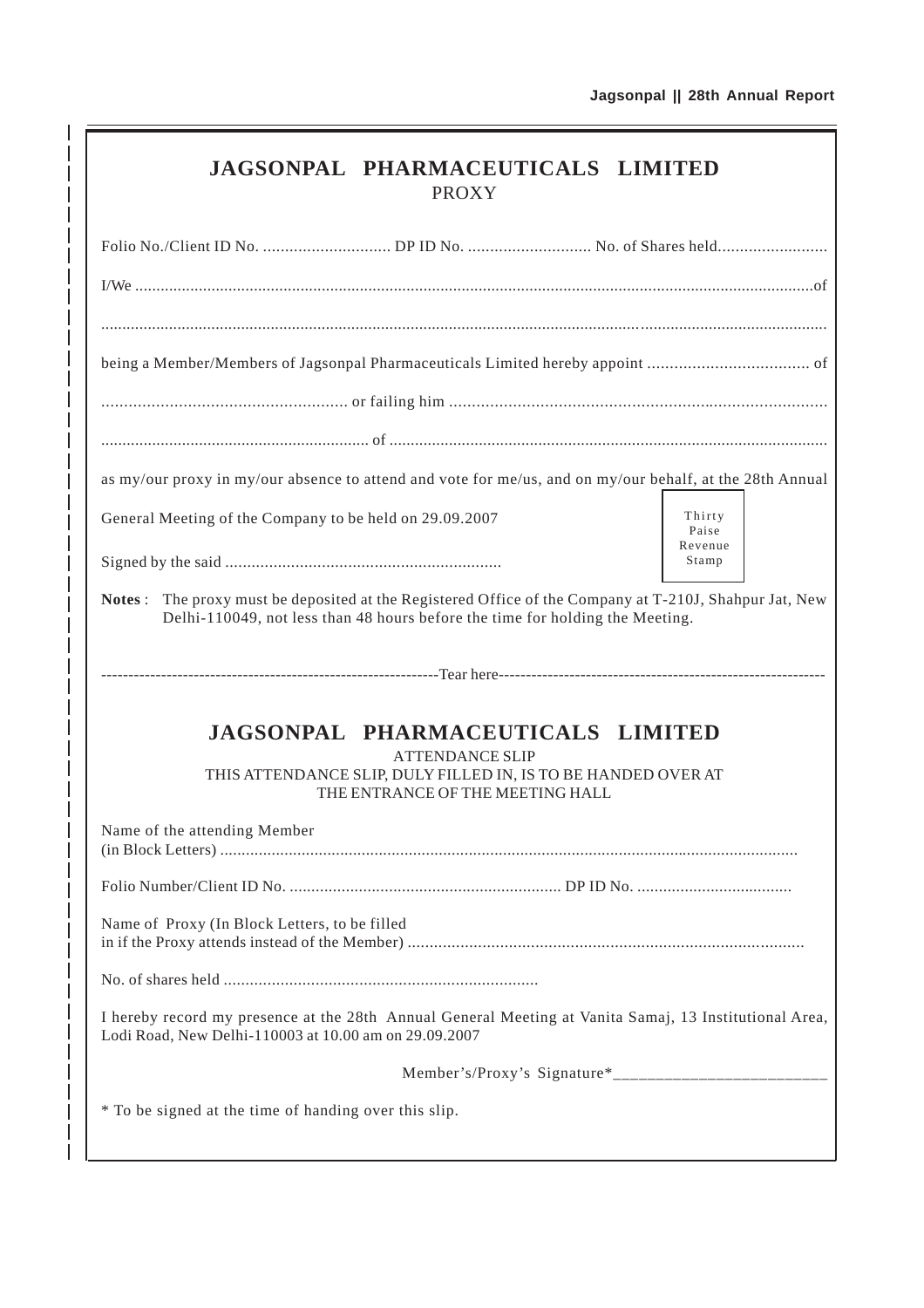|                               |                     |         |                               |                                |                                  |           | Past Record |                              |          |                               |                                  |                                |           |          |               |
|-------------------------------|---------------------|---------|-------------------------------|--------------------------------|----------------------------------|-----------|-------------|------------------------------|----------|-------------------------------|----------------------------------|--------------------------------|-----------|----------|---------------|
|                               |                     |         |                               |                                |                                  |           |             |                              |          |                               |                                  |                                |           |          | (Rs. in Lacs) |
|                               |                     |         |                               |                                |                                  |           |             | <b>Financial Year Ending</b> |          |                               |                                  |                                |           |          |               |
| <b>Particulars</b>            | $03/1993$ 03 / 1994 |         | 12/1994<br>$(9 \text{ mths})$ | 12/1995<br>$(12 \text{ mths})$ | 03 / 1997<br>$(15 \text{ mths})$ | 03 / 1998 | 03/1999     | 03 / 2000                    | 03/2001  | 09/2001<br>$(6 \text{ mths})$ | 12 / 2002<br>$(15 \text{ mths})$ | 03/2004<br>$(15 \text{ mths})$ | 03 / 2005 | 3/2006   | 3/2007        |
| <b>Fixed Assets</b>           | 572.00              | 948.80  | 1101.01                       | 1173.10                        | 1424.40                          | 1475.95   | 1583.51     | 1659.45                      | 2816.91  | 2794.12                       | 2845.6                           | 3076.02                        | 3154.82   | 3669.37  | 4372.50       |
| Investments                   | 0.00                | 9.70    | 9.71                          | 299.10                         | 299.10                           | 0.10      | 0.10        | 0.10                         | 0.05     | 0.05                          | 0.05                             | 0.05                           | 0.05      | 0.05     | 0.05          |
| <b>Net Current Assets</b>     | 309.80              | 402.90  | 763.59                        | 915.50                         | 1196.60                          | 1952.59   | 2744.99     | 3689.50                      | 4465.56  | 4790.28                       | 4223.88                          | 4031.09                        | 4320.64   | 4326.69  | 4516.88       |
| <b>Total Capital Employed</b> | 881.80              | 1361.30 | 1874.98                       | 2387.70                        | 2921.10                          | 3428.63   | 4328.60     | 5349.05                      | 7282.52  | 7584.45                       | 7069.53                          | 7107.16                        | 7475.51   | 7738.05  | 7836.79       |
| Share Holders' Funds          | 717.10              | 1183.20 | 1434.17                       | 2018.50                        | 2361.80                          | 2810.68   | 3256.16     | 4066.42                      | 6023.78  | 5919.38                       | 6157.61                          | 6601.21                        | 6814.25   | 7023.54  | 7249.80       |
| <b>Sales</b>                  | 3448.00             | 4089.00 | 4125.75                       | 5970.90                        | 7561.20                          | 7908.75   | 9146.08     | 11846.29                     | 13651.87 | 5690.26                       | 15446.93                         | 17278.09                       | 14801.11  | 17213.43 | 14525.62      |
| Other income                  | 8.00                | 34.00   | 29.81                         | 10.50                          | 12.60                            | 28.27     | 35.65       | 43.26                        | 21.74    | 28.11                         | 63.25                            | 81.46                          | 25.86     | 48.82    | 77.28         |
| <b>Operating Profit</b>       | 343.40              | 501.90  | 558.28                        | 984.90                         | 1251.40                          | 1216.83   | 1314.23     | 1852.59                      | 1975.24  | 606.31                        | 1435.74                          | 1710.50                        | 1288.11   | 1463.41  | 1193.76       |
| Interest                      | 139.20              | 181.80  | 139.20                        | 283.60                         | 541.00                           | 403.11    | 458.68      | 444.81                       | 509.19   | 283.77                        | 570.34                           | 405.12                         | 329.80    | 469.87   | 563.02        |
| Depreciation                  | 11.40               | 18.80   | 18.82                         | 30.20                          | 52.00                            | 55.15     | 67.32       | 78.34                        | 89.95    | 50.57                         | 129.74                           | 144.66                         | 131.71    | 150.93   | 165.19        |
| Tax                           | 66.50               | 66.80   | 107.29                        | 150.00                         | 188.00                           | 190.00    | 217.00      | 388.00                       | 361.00   | 90.00                         | 220.00                           | 366.00                         | 280.14    | 282.36   | 161.86        |
| Profit After Tax              | 126.40              | 234.50  | 292.97                        | 431.10                         | 470.40                           | 568.57    | 571.22      | 941.44                       | 1015.10  | 181.98                        | 515.66                           | 794.71                         | 546.47    | 497.18   | 280.29        |
| <b>Retained Earnings</b>      | 95.40               | 199.00  | 259.69                        | 386.60                         | 137.30                           | 460.51    | 455.69      | 820.49                       | 885.97   | 109.37                        | 282.25                           | 473.08                         | 236.43    | 470.20   | 249.64        |
| Dividend (Including Tax)      | 31.00               | 35.50   | 33.28                         | 44.50                          | 112.70                           | 108.06    | 108.06      | 119.86                       | 108.26   | 72.17                         | 138.15                           | 295.54                         | 295.38    | 29.87    | 30.65         |
| Dividend (%)                  | 17.50               | 20.00   | 18.75                         | 25.00                          | 25.00                            | 30.00     | 30.00       | 30.00                        | 30.00    | 20.00                         | 37.50                            | 80.00                          | 20.00     | 2.00     | 2.00          |
| Earning Per Share (Rs.)       | 7.13                | 13.22   | 16.50                         | 13.17                          | 14.35                            | 17.36     | 17.44       | 28.75                        | 31.00    | 5.56                          | 15.75                            | 23.45                          | 2.03      | 1.89     | 1.07          |